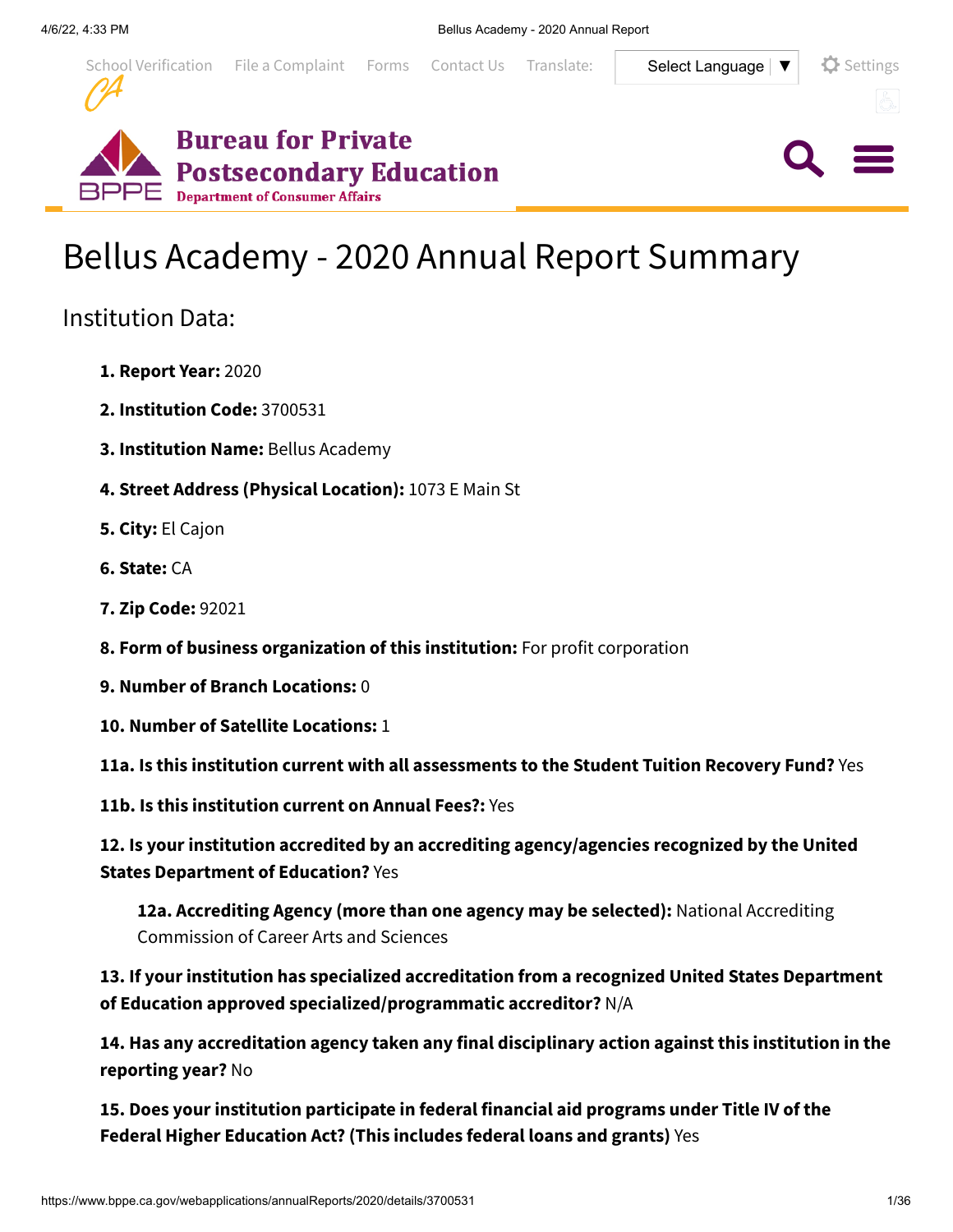**15a. What is the total amount of Title IV funds received by your institution in this Reporting Year?** \$1,541,362.00

**16. Does your institution participate in veterans' financial aid education programs?** Yes

**16a. What is the total amount of veterans' financial aid funds received by your institution in this Reporting Year?** \$300,410.00

**17. Does your institution participate in the Cal Grant program?** No

**18. Is your institution on California`s Eligible Training Provider List (ETPL)?** No

**19. Is your institution receiving funds from the Work Innovation and Opportunity Act (WIOA) Program?** No

**20. Does your Institution participate in, or offer, any other state or federal government financial aid programs? (i.e., vocational rehab…)** Yes

**20a. You indicated "Yes" for #20, please provide the name of the financial aid program below:** Vocational Rehab

**21. Provide the percentage of institutional income during this Reporting Year that was derived from public funding:** 76

**22. Does your Institution participate in, or offer any non-government financial aid programs? (i.e., private grants/loans, institutional grants/loans):** Yes

**22a. You indicated "Yes" for #22, please provide the name of the financial aid programs below.:** Sallie Mae, Tuition Flex

**23. The percentage of institutional income in the reporting year that was derived from any nongovernment financial aid:** 1.8

**24. Enter the most recent three-year cohort default rate reported by the U.S. Department of Education for this institution, if applicable:** 1

**25. Provide the percentage of the students who attended this institution during this Reporting Year who received federal student loans to help pay their cost of education at the school:** 74

**27. Total number of students currently enrolled at this institution. Indicate the number of students attending and/or enrolled in all programs at your institution (minus the number of students who cancelled during the cancellation period) January 1st through December 31st:** 302

**28. Number of Doctorate Degree Programs Offered? Indicate the number of Doctorate degree Programs the institution offered for the reporting year. (Number of Programs not Students):** 0

**29. Number of Students enrolled in Doctorate programs at this institution? Indicate the number of students enrolled and/or active in all Doctorate programs at your institution as of January 1st through December 31st, minus the number of students who cancelled during the cancellation period:** 0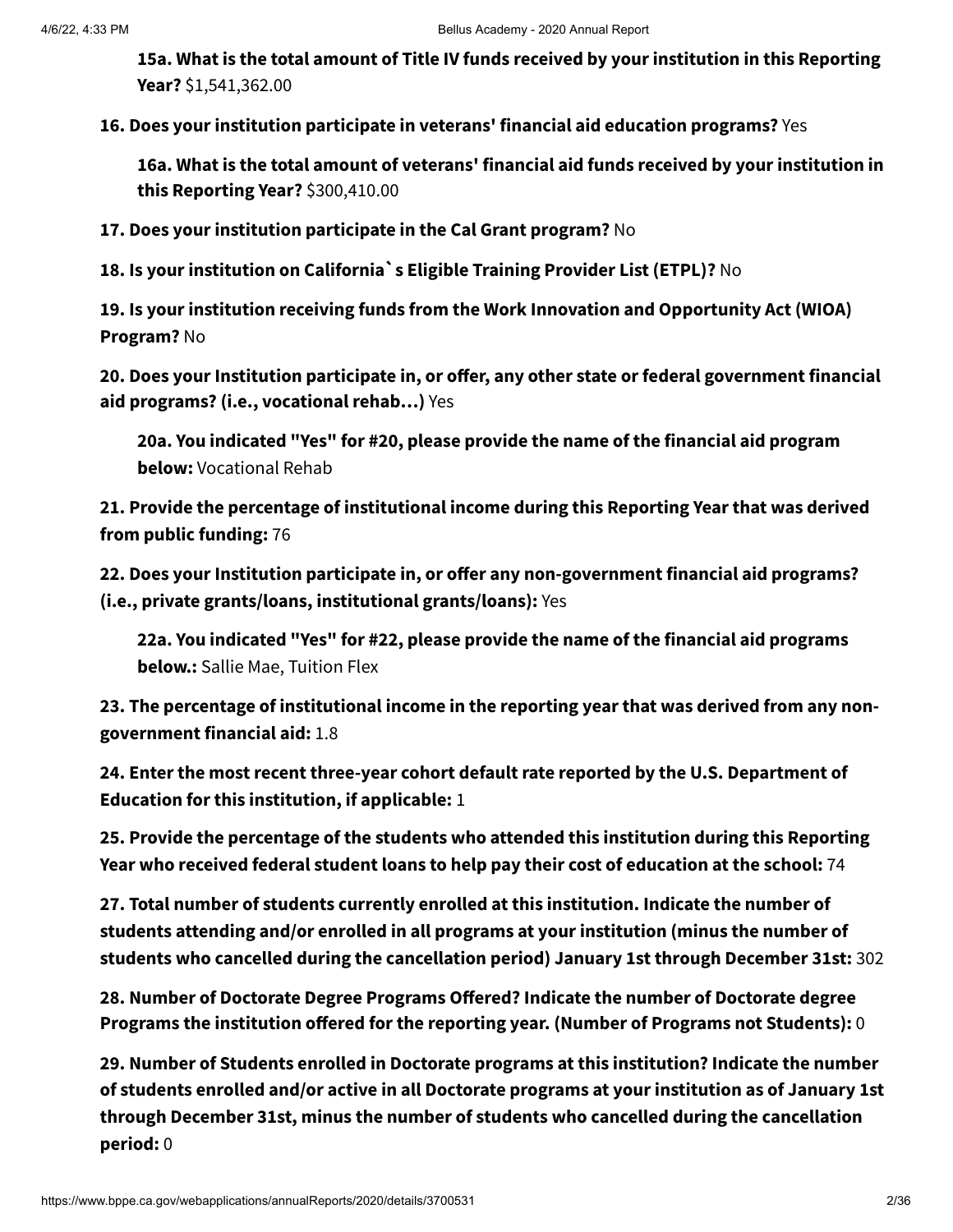**30. Number of Master Degree Programs Offered? Indicate the number of Master degree Programs the institution offered for the reporting year. (Number of Programs not Students):** 0

**31. Number of Students enrolled in Master programs at this institution? Indicate the number of students enrolled and/or active in all Master programs at your institution as of January 1st through December 31st, minus the number of students who cancelled during the cancellation period:** 0

**32. Number of Bachelor Degree Programs Offered? Indicate the number of Bachelor degree Programs the institution offered for the reporting year. (Number of Programs not Students):** 0

**33. Number of Students enrolled in Bachelor programs at this institution? Indicate the number of students enrolled and/or active in all Bachelor programs at your institution as of January 1st through December 31st, minus the number of students who cancelled during the cancellation period:** 0

**34. Number of Associate Degree Programs Offered? Indicate the number of Associate degree Programs offered for the reporting year. (Number of Programs not Students) :** 0

**35. Number of Students enrolled in Associate programs at this institution? Indicate the number of students enrolled and/or active in all Associate programs at your institution as of January 1st through December 31st, minus the number of students who cancelled during the cancellation period:** 0

**36. Number of Diploma or Certificate Programs Offered? Indicate the number of Diploma or Certificate Programs offered for the reporting year. (Number of Programs not Students):** 10

**37. Number of Students enrolled in diploma or certificate programs at this institution? Indicate the number of students enrolled and/or active in all diploma/certificate programs at your institution as of January 1st through December 31st, minus the number of students who cancelled during the cancellation period:** 302

**Institution's Website:** www.bellusacademy.edu

School [Performance](https://www.bppe.ca.gov/webapplications/annualReports/2020/document/9EA1F0F1-5083-4233-9B25-196E2347F413) Fact Sheet

[Catalog](https://www.bppe.ca.gov/webapplications/annualReports/2020/document/572F1888-1BB3-4864-BAF3-EA62848252AD)

## Program Data:

- **1. Report Year:** 2020
- **2. Institution Code:** 3700531
- **3. Institution Name:** Bellus Academy
- **4. Name of Program:** Barbering/Cosmetology 102
- **5. Program Level:** Diploma/Certificate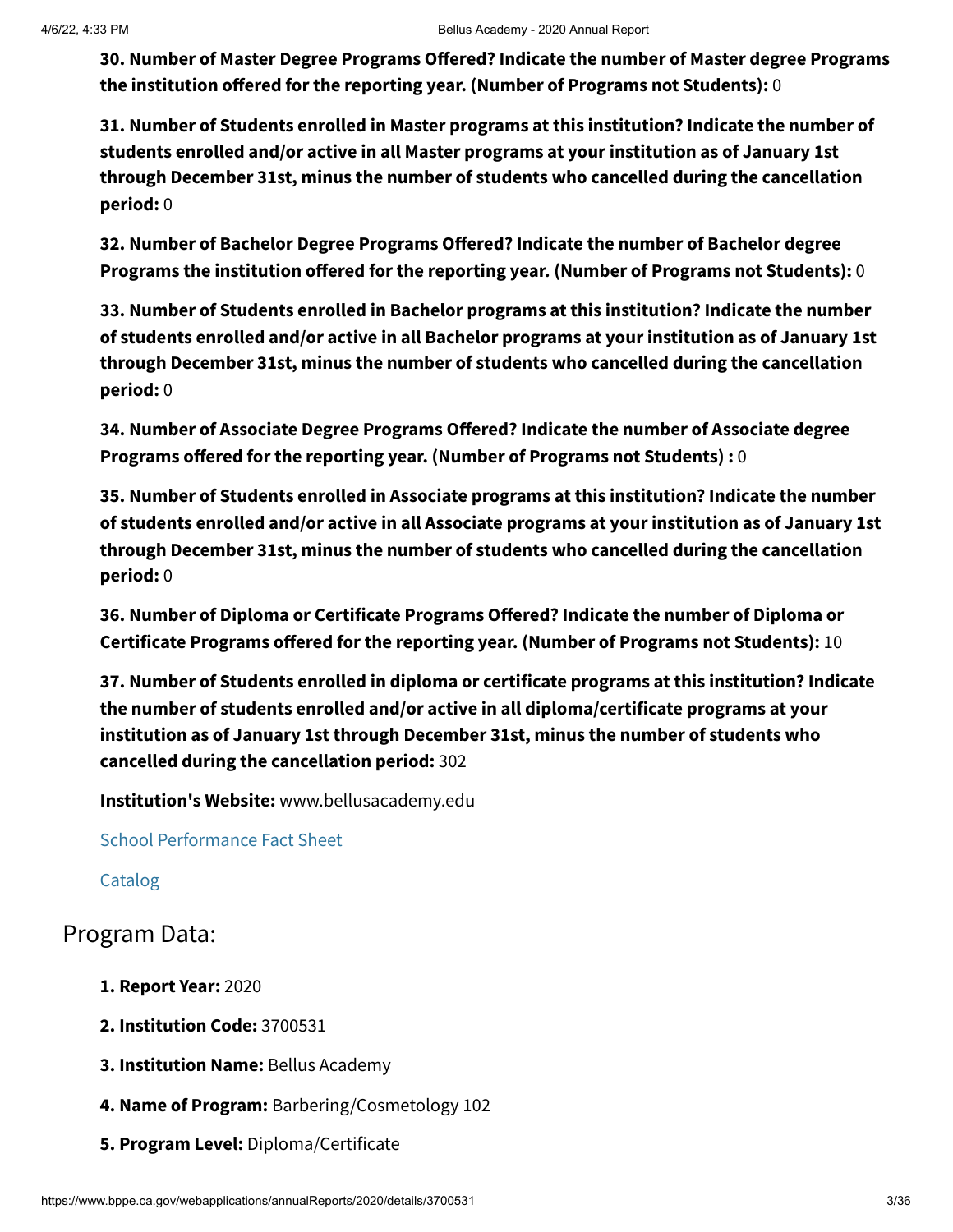**6. Select the Classification of Instructional Programs (CIP) Code that applies to this educational program:** Barbering/Barber.

**7. Select all Standard Occupational Classification (SOC) Codes that apply to this program:** 39- 5011 - Barbers

**8. Number of Degrees, Diplomas or Certificates Awarded:** 0

**9. Total Charges for this Program:** \$32,608.00

**10. The percentage of enrolled students in the reporting year receiving federal student loans to pay for this program:** 0

**11. The percentage of graduates in the reporting year who took out federal student loans to pay for this program:** 0

**12. Number of Students Who Began the Program:** 0

- **13. Number of Students Available for Graduation:** 0
- **14. Number of On-time Graduates:** 0

**15. Completion Rate:** N/A

- **16. 150% Graduates?:** N/A
- **17. 150% Completion Rate:** N/A

**18. Is the above data taken from the Integrated Postsecondary Education Data System (IPEDS) of the United States Department of Education?:** No

- **19. Graduates Available for Employment:** 0
- **20. Graduates Employed in the Field:** 0
- **21. Placement Rate:** N/A
- **22. Graduates employed in the field**

**22a. 20 to 29 hours per week:** 0

**22b. at least 30 hours per week:** 0

**23. Indicate the number of graduates employed**

**23a. In a single position in the field of study:** 0

**23b. In concurrent aggregated positions in the field of study (2 or more positions at the same time):** 0

**23c. Freelance/self-employed:** 0

**23d. By the institution or an employer owned by the institution, or an employer who shares ownership with the institution:** 0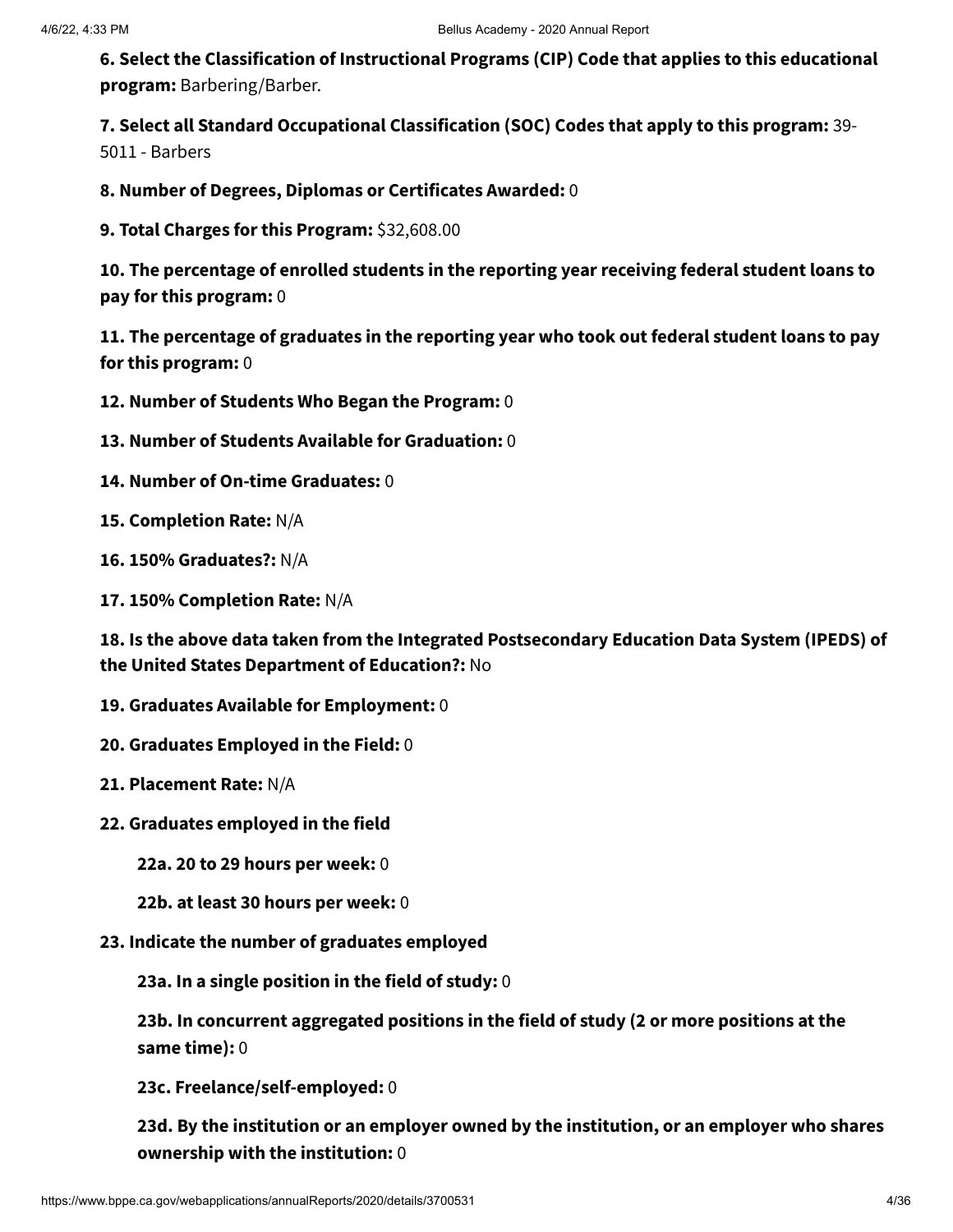**24. Does this "Program" lead to a certificate or degree related to one or more of the following allied health professionals that requires clinical training?:** No

**26. Does this educational program lead to an occupation that requires State licensing?** Yes

**26a. Do graduates have the option or requirement for more than one type of licensing State exam?** Yes

**Name of Option/Requirement (1):** Barbering

**Name of Option/Requirement (2):** Cosmetology

**Name of Option/Requirement (3):** N/A

**Name of Option/Requirement (4):** N/A

**Exam Passage Rate Data - 2020**

**27. Name of the State licensing entity that licenses this field:** Board of Barbering and Cosmetology

- **28. Name of State Exam:** Barbering
- **29. Number of Graduates Taking State Exam:** 0
- **30. Number Who Passed the State Exam:** 0
- **31. Number Who Failed the State Exam:** 0
- **32. Passage Rate:** N/A
- **33. Is this data from the State licensing agency that administered the exam?:** Yes
- **33a. Name of Agency:** Board of Barbering and Cosmetology
- **34. Provide a description of the process used for Attempting to Contact Students:** N/A

#### **Exam Passage Rate Data - 2018**

**35. Name of the State licensing entity that licenses this field:** Board of Barbering and Cosmetology

- **36. Name of State Exam:** Barbering
- **37. Number of Graduates Taking State Exam:** 0
- **38. Number Who Passed the State Exam:** 0
- **39. Number Who Failed the State Exam:** 0
- **40. Passage Rate:** N/A
- **41. Is this data from the State licensing agency that administered the exam?:** Yes
- **41a. Name of Agency:** Board of Barbering and Cosmetology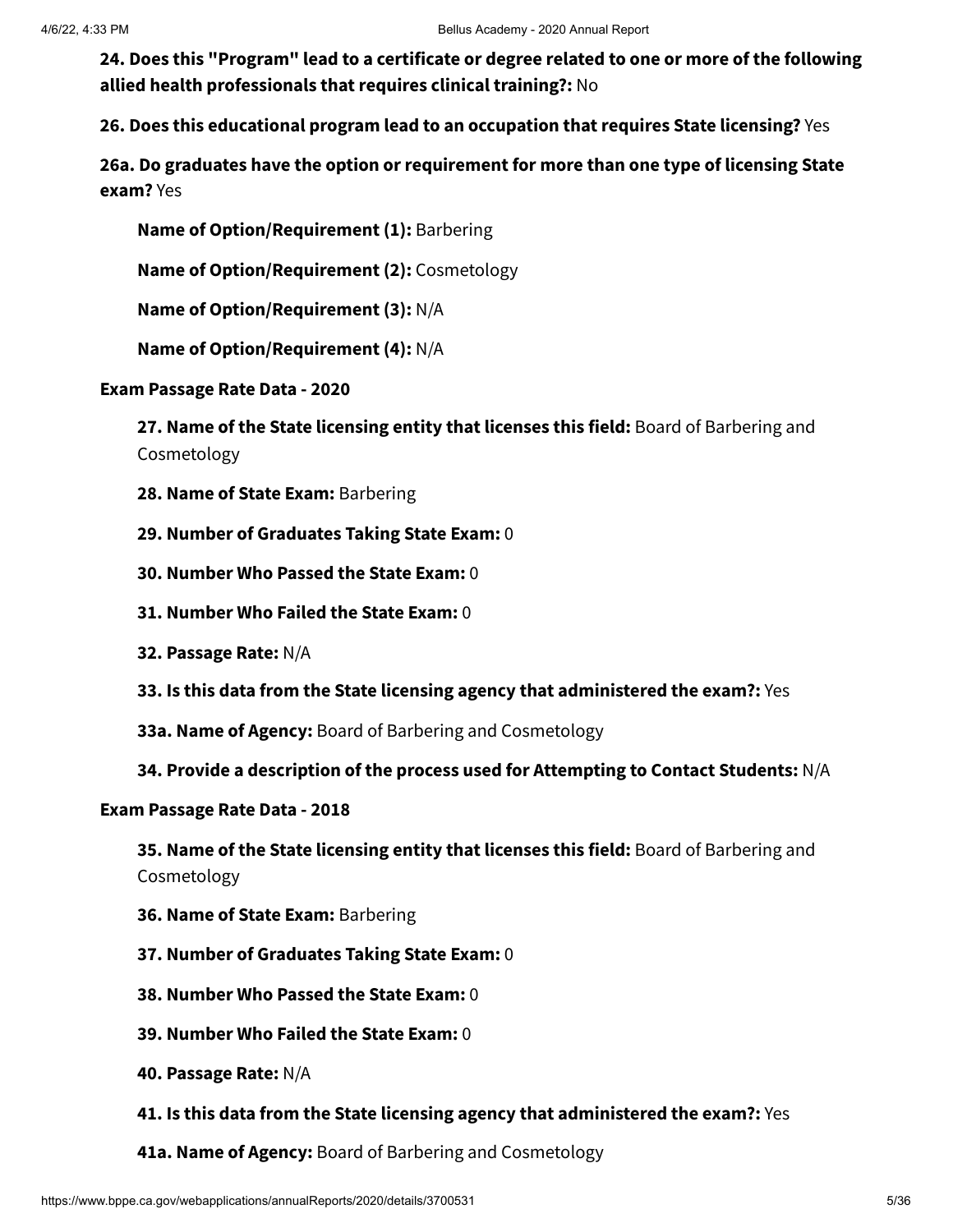- **42. Provide a description of the process used for Attempting to Contact Students:** N/A
- **43. Graduates Available for Employment:** 0
- **44. Graduates Employed in the Field:** 0
- **45. Graduates Employed in the Field Reported receiving the following Salary or Wage:**
	- **\$0 - \$5,000:** 0
	- **\$5,001 - \$10,000:** 0
	- **\$10,001 - \$15,000:** 0
	- **\$15,001 - \$20,000:** 0
	- **\$20,001 - \$25,000:** 0
	- **\$25,001 - \$30,000:** 0
	- **\$30,001 - \$35,000:** 0
	- **\$35,001 - \$40,000:** 0
	- **\$40,001 - \$45,000:** 0
	- **\$45,001 - \$50,000:** 0
	- **\$50,001 - \$55,000:** 0
	- **\$55,001 - \$60,000:** 0
	- **\$60,001 - \$65,000:** 0
	- **\$65,001 - \$70,000:** 0
	- **\$70,001 - \$75,000:** 0
	- **\$75,001 - \$80,000:** 0
	- **\$80,001 - \$85,000:** 0
	- **\$85,001 - \$90,000:** 0
	- **\$90,001 - \$95,000:** 0
	- **\$95,001 - \$100,000:** 0
	- **Over \$100,000:** 0

#### **1. Report Year:** 2020

- **2. Institution Code:** 3700531
- **3. Institution Name:** Bellus Academy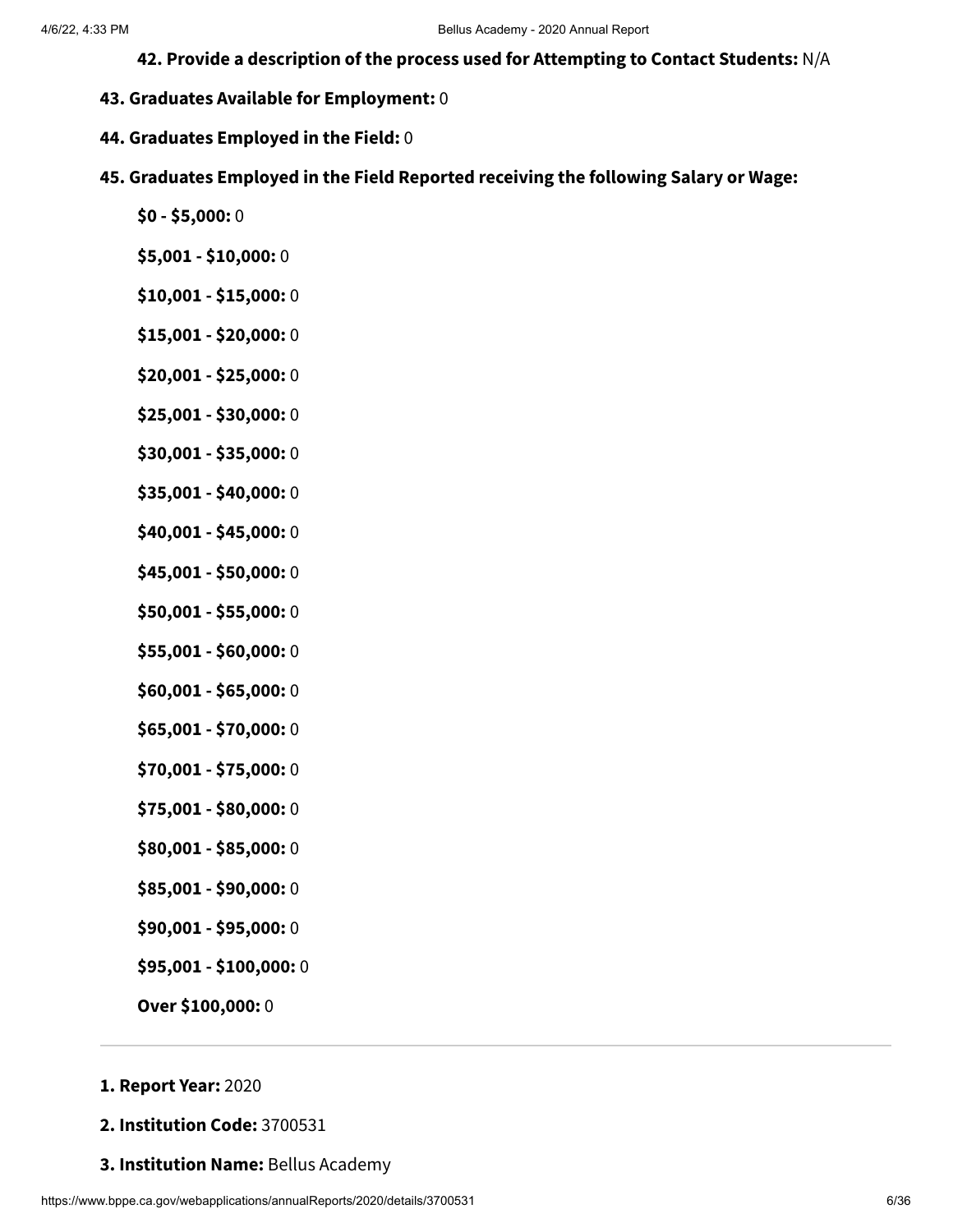**4. Name of Program:** Barbering

**5. Program Level:** Diploma/Certificate

**6. Select the Classification of Instructional Programs (CIP) Code that applies to this educational program:** Barbering/Barber.

**7. Select all Standard Occupational Classification (SOC) Codes that apply to this program:** 39- 5011 - Barbers

**8. Number of Degrees, Diplomas or Certificates Awarded:** 0

**9. Total Charges for this Program:** \$21,270.00

**10. The percentage of enrolled students in the reporting year receiving federal student loans to pay for this program:** 0

**11. The percentage of graduates in the reporting year who took out federal student loans to pay for this program:** 0

- **12. Number of Students Who Began the Program:** 0
- **13. Number of Students Available for Graduation:** 0
- **14. Number of On-time Graduates:** 0
- **15. Completion Rate:** N/A
- **16. 150% Graduates?:** N/A
- **17. 150% Completion Rate:** N/A

**18. Is the above data taken from the Integrated Postsecondary Education Data System (IPEDS) of the United States Department of Education?:** No

- **19. Graduates Available for Employment:** 0
- **20. Graduates Employed in the Field:** 0
- **21. Placement Rate:** N/A
- **22. Graduates employed in the field**

**22a. 20 to 29 hours per week:** 0

- **22b. at least 30 hours per week:** 0
- **23. Indicate the number of graduates employed**

**23a. In a single position in the field of study:** 0

**23b. In concurrent aggregated positions in the field of study (2 or more positions at the same time):** 0

**23c. Freelance/self-employed:** 0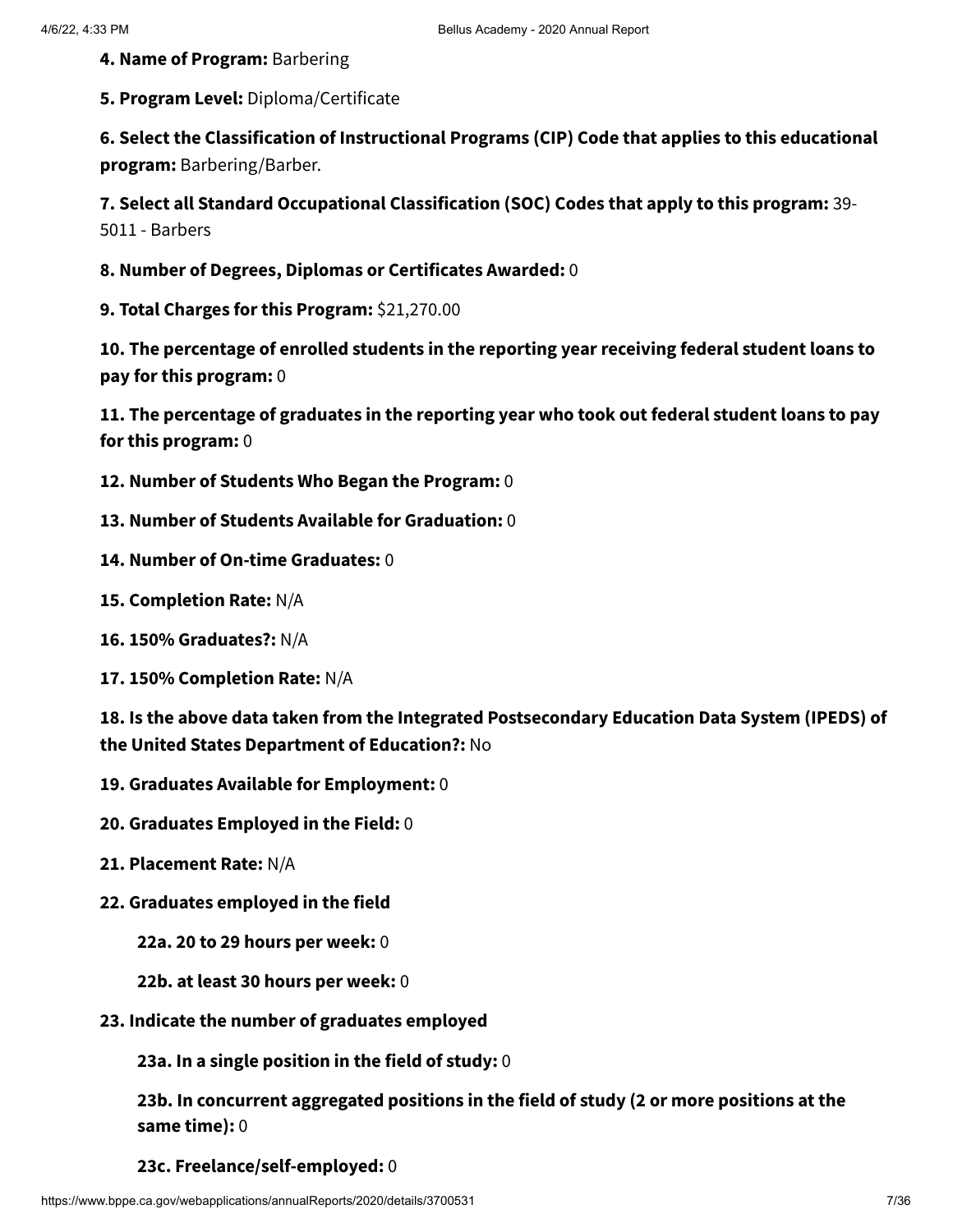**23d. By the institution or an employer owned by the institution, or an employer who shares ownership with the institution:** 0

**24. Does this "Program" lead to a certificate or degree related to one or more of the following allied health professionals that requires clinical training?:** No

**26. Does this educational program lead to an occupation that requires State licensing?** Yes

**26a. Do graduates have the option or requirement for more than one type of licensing State exam?** No

**Exam Passage Rate Data - 2020**

**27. Name of the State licensing entity that licenses this field:** Board of Barbering and Cosmetology

- **28. Name of State Exam:** Barbering
- **29. Number of Graduates Taking State Exam:** 0
- **30. Number Who Passed the State Exam:** 0
- **31. Number Who Failed the State Exam:** 0
- **32. Passage Rate:** N/A
- **33. Is this data from the State licensing agency that administered the exam?:** Yes

**33a. Name of Agency:** Board of Barbering and Cosmetology

**34. Provide a description of the process used for Attempting to Contact Students:** N/A

#### **Exam Passage Rate Data - 2018**

**35. Name of the State licensing entity that licenses this field:** Board of Barbering and Cosmetology

- **36. Name of State Exam:** Barbering
- **37. Number of Graduates Taking State Exam:** 0
- **38. Number Who Passed the State Exam:** 0
- **39. Number Who Failed the State Exam:** 0
- **40. Passage Rate:** N/A
- **41. Is this data from the State licensing agency that administered the exam?:** Yes
- **41a. Name of Agency:** Board of Barbering and Cosmetology
- **42. Provide a description of the process used for Attempting to Contact Students:** N/A
- **43. Graduates Available for Employment:** 0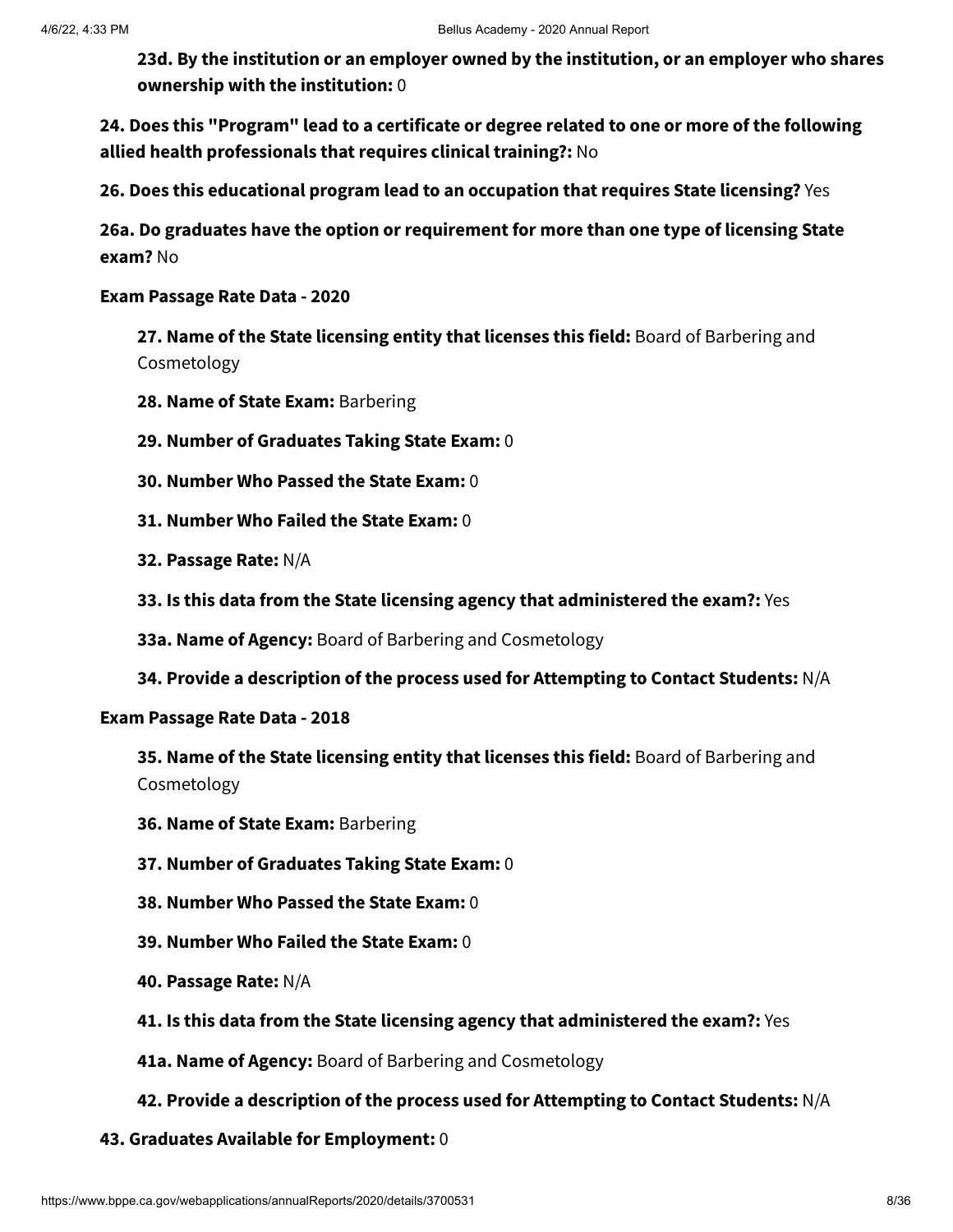- **44. Graduates Employed in the Field:** 0
- **45. Graduates Employed in the Field Reported receiving the following Salary or Wage:**
	- **\$0 - \$5,000:** 0
	- **\$5,001 - \$10,000:** 0
	- **\$10,001 - \$15,000:** 0
	- **\$15,001 - \$20,000:** 0
	- **\$20,001 - \$25,000:** 0
	- **\$25,001 - \$30,000:** 0
	- **\$30,001 - \$35,000:** 0
	- **\$35,001 - \$40,000:** 0
	- **\$40,001 - \$45,000:** 0
	- **\$45,001 - \$50,000:** 0
	- **\$50,001 - \$55,000:** 0
	- **\$55,001 - \$60,000:** 0
	- **\$60,001 - \$65,000:** 0
	- **\$65,001 - \$70,000:** 0
	- **\$70,001 - \$75,000:** 0
	- **\$75,001 - \$80,000:** 0
	- **\$80,001 - \$85,000:** 0
	- **\$85,001 - \$90,000:** 0
	- **\$90,001 - \$95,000:** 0
	- **\$95,001 - \$100,000:** 0
	- **Over \$100,000:** 0
- **1. Report Year:** 2020
- **2. Institution Code:** 3700531
- **3. Institution Name:** Bellus Academy
- **4. Name of Program:** Barbering/Cosmetology
- **5. Program Level:** Diploma/Certificate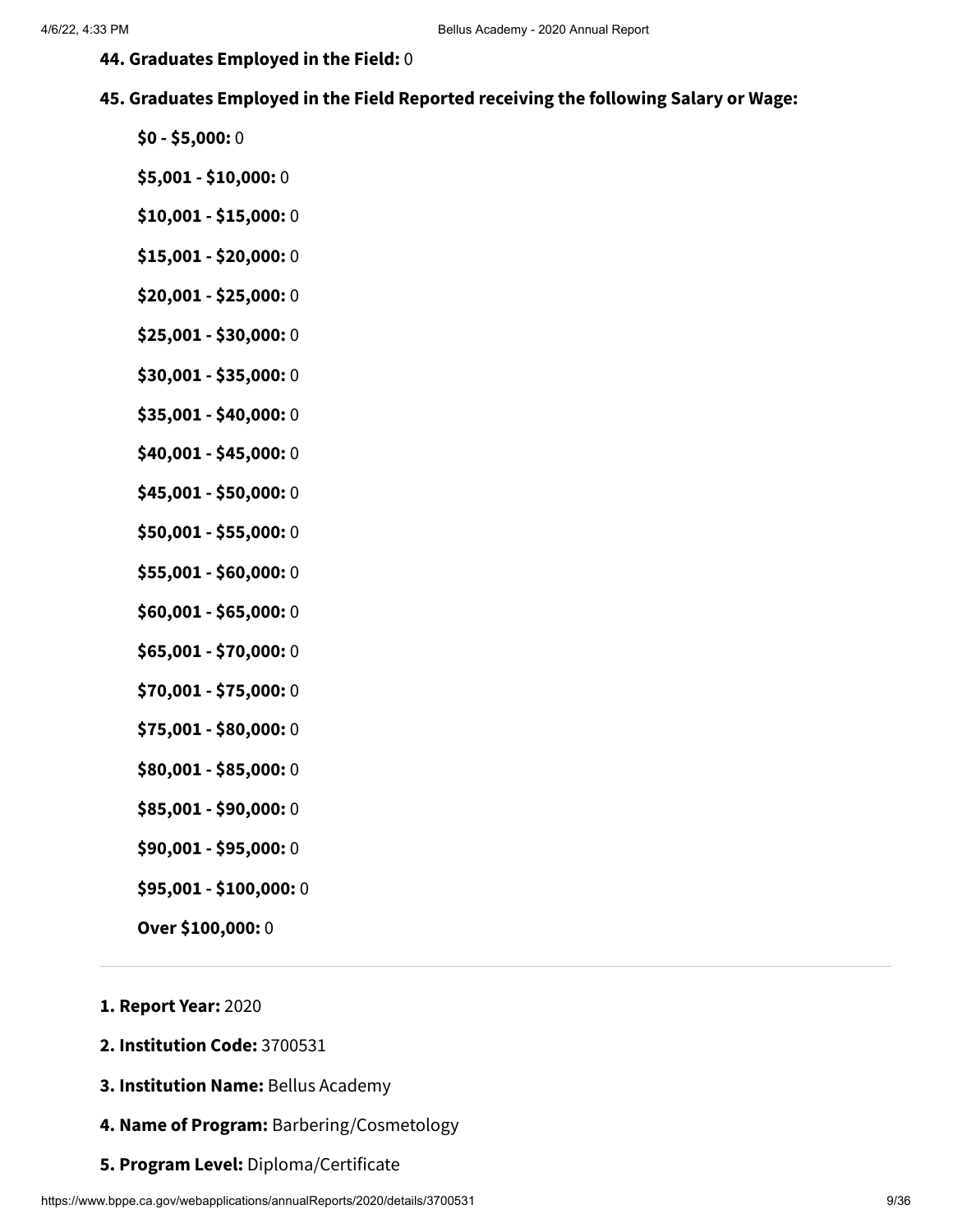**6. Select the Classification of Instructional Programs (CIP) Code that applies to this educational program:** Barbering/Barber.

**7. Select all Standard Occupational Classification (SOC) Codes that apply to this program:** 39- 5011 - Barbers

**8. Number of Degrees, Diplomas or Certificates Awarded:** 2

**9. Total Charges for this Program:** \$27,022.00

**10. The percentage of enrolled students in the reporting year receiving federal student loans to pay for this program:** 90

**11. The percentage of graduates in the reporting year who took out federal student loans to pay for this program:** 50

**12. Number of Students Who Began the Program:** 4

- **13. Number of Students Available for Graduation:** 4
- **14. Number of On-time Graduates:** 0
- **15. Completion Rate:** 0
- **16. 150% Graduates?:** N/A
- **17. 150% Completion Rate:** N/A

**18. Is the above data taken from the Integrated Postsecondary Education Data System (IPEDS) of the United States Department of Education?:** No

- **19. Graduates Available for Employment:** 2
- **20. Graduates Employed in the Field:** 0
- **21. Placement Rate:** 0
- **22. Graduates employed in the field**
	- **22a. 20 to 29 hours per week:** 0
	- **22b. at least 30 hours per week:** 0
- **23. Indicate the number of graduates employed**

**23a. In a single position in the field of study:** 0

**23b. In concurrent aggregated positions in the field of study (2 or more positions at the same time):** 0

**23c. Freelance/self-employed:** 0

**23d. By the institution or an employer owned by the institution, or an employer who shares ownership with the institution:** 0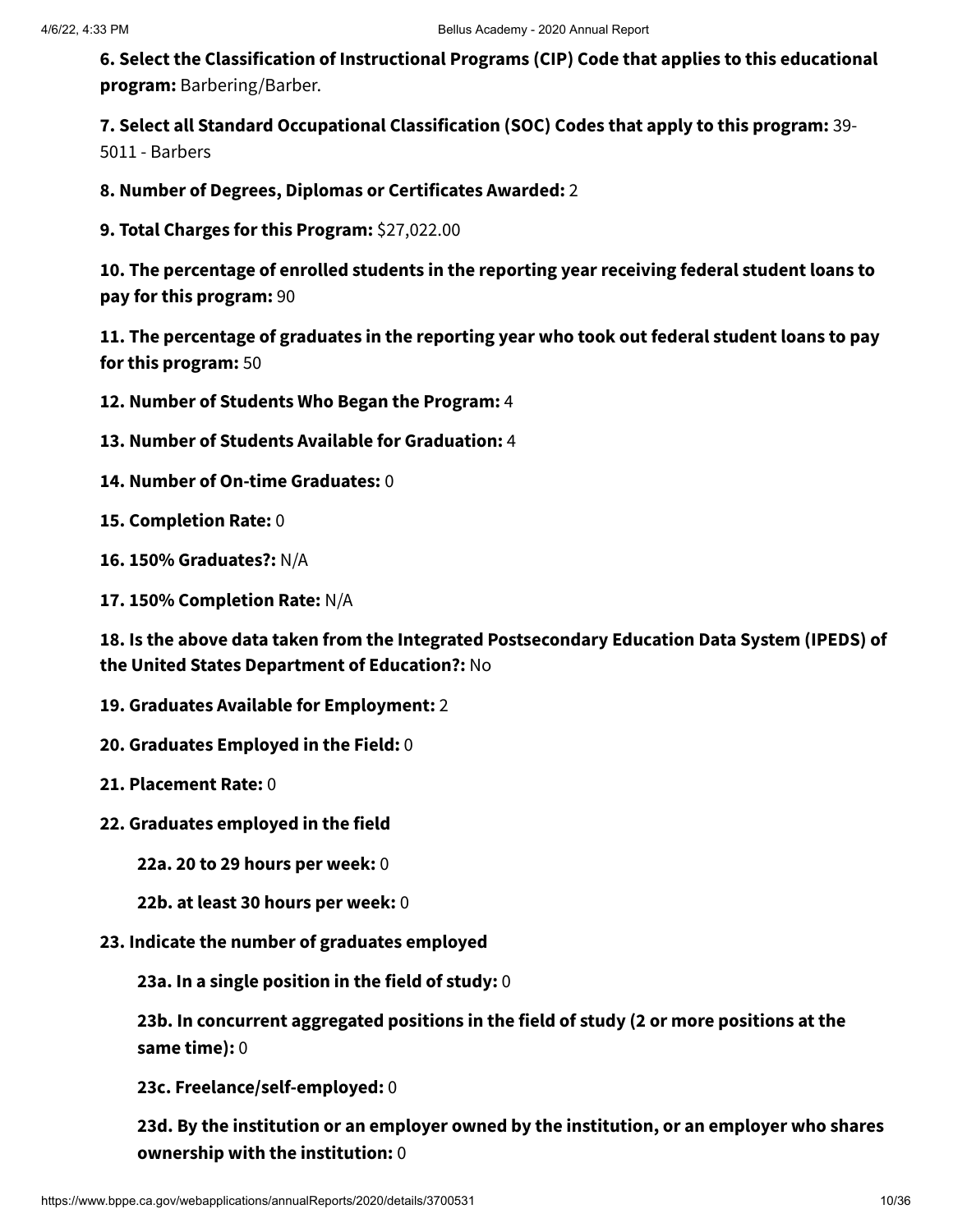**24. Does this "Program" lead to a certificate or degree related to one or more of the following allied health professionals that requires clinical training?:** No

**26. Does this educational program lead to an occupation that requires State licensing?** Yes

**26a. Do graduates have the option or requirement for more than one type of licensing State exam?** Yes

**Name of Option/Requirement (1):** Barbering

**Name of Option/Requirement (2):** Cosmetology

**Name of Option/Requirement (3):** N/A

**Name of Option/Requirement (4):** N/A

**Exam Passage Rate Data - 2020**

**27. Name of the State licensing entity that licenses this field:** Board of Barbering and Cosmetology

- **28. Name of State Exam:** Barbering
- **29. Number of Graduates Taking State Exam:** 0
- **30. Number Who Passed the State Exam:** 0
- **31. Number Who Failed the State Exam:** 0
- **32. Passage Rate:** N/A
- **33. Is this data from the State licensing agency that administered the exam?:** Yes
- **33a. Name of Agency:** Board of Barbering and Cosmetology
- **34. Provide a description of the process used for Attempting to Contact Students:** N/A

#### **Exam Passage Rate Data - 2018**

**35. Name of the State licensing entity that licenses this field:** Board of Barbering and Cosmetology

- **36. Name of State Exam:** Barbering
- **37. Number of Graduates Taking State Exam:** 0
- **38. Number Who Passed the State Exam:** 0
- **39. Number Who Failed the State Exam:** 0
- **40. Passage Rate:** N/A
- **41. Is this data from the State licensing agency that administered the exam?:** Yes
- **41a. Name of Agency:** Board of Barbering and Cosmetology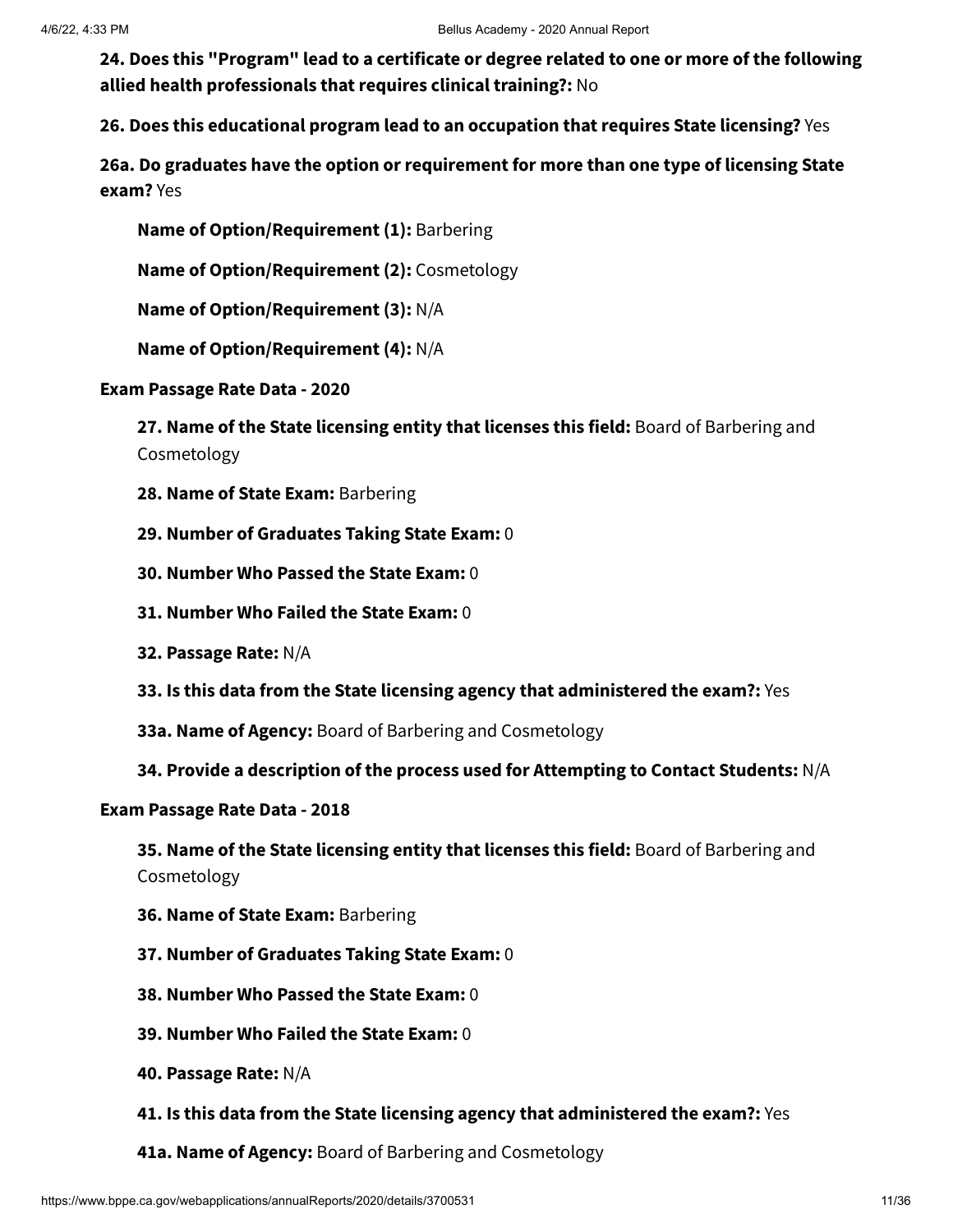- **42. Provide a description of the process used for Attempting to Contact Students:** N/A
- **43. Graduates Available for Employment:** 2
- **44. Graduates Employed in the Field:** 0
- **45. Graduates Employed in the Field Reported receiving the following Salary or Wage:**
	- **\$0 - \$5,000:** 0
	- **\$5,001 - \$10,000:** 0
	- **\$10,001 - \$15,000:** 0
	- **\$15,001 - \$20,000:** 0
	- **\$20,001 - \$25,000:** 0
	- **\$25,001 - \$30,000:** 0
	- **\$30,001 - \$35,000:** 0
	- **\$35,001 - \$40,000:** 0
	- **\$40,001 - \$45,000:** 0
	- **\$45,001 - \$50,000:** 0
	- **\$50,001 - \$55,000:** 0
	- **\$55,001 - \$60,000:** 0
	- **\$60,001 - \$65,000:** 0
	- **\$65,001 - \$70,000:** 0
	- **\$70,001 - \$75,000:** 0
	- **\$75,001 - \$80,000:** 0
	- **\$80,001 - \$85,000:** 0
	- **\$85,001 - \$90,000:** 0
	- **\$90,001 - \$95,000:** 0
	- **\$95,001 - \$100,000:** 0
	- **Over \$100,000:** 0

### **1. Report Year:** 2020

- **2. Institution Code:** 3700531
- **3. Institution Name:** Bellus Academy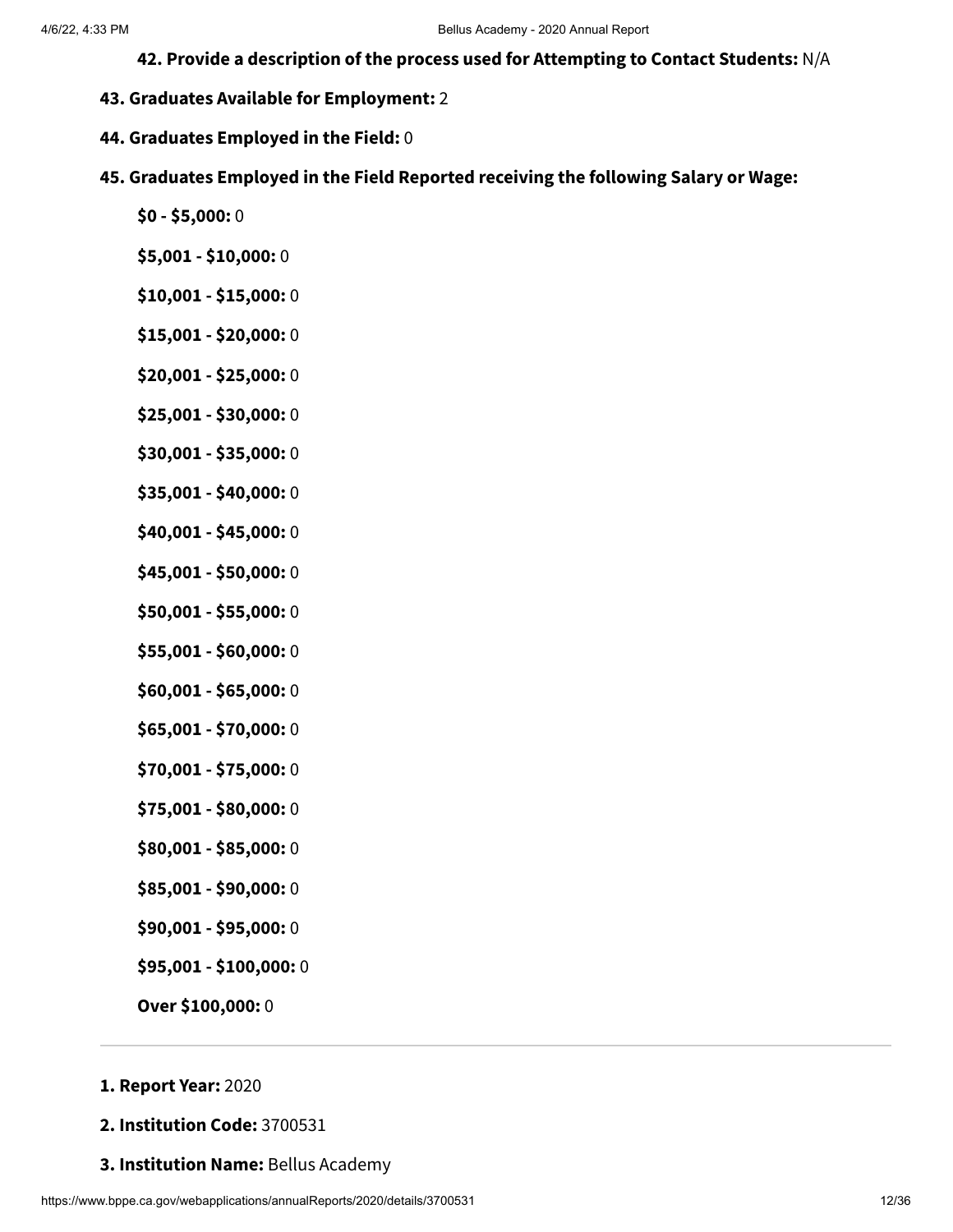- **4. Name of Program:** Cosmetology 102
- **5. Program Level:** Diploma/Certificate

**6. Select the Classification of Instructional Programs (CIP) Code that applies to this educational program:** Hair Styling/Stylist and Hair Design.

**7. Select all Standard Occupational Classification (SOC) Codes that apply to this program:** 39- 5012 - Hairdressers

- **8. Number of Degrees, Diplomas or Certificates Awarded:** 8
- **9. Total Charges for this Program:** \$28,859.00

**10. The percentage of enrolled students in the reporting year receiving federal student loans to pay for this program:** 73

**11. The percentage of graduates in the reporting year who took out federal student loans to pay for this program:** 75

- **12. Number of Students Who Began the Program:** 16
- **13. Number of Students Available for Graduation:** 16
- **14. Number of On-time Graduates:** 0
- **15. Completion Rate:** 0
- **16. 150% Graduates?:** N/A
- **17. 150% Completion Rate:** N/A

**18. Is the above data taken from the Integrated Postsecondary Education Data System (IPEDS) of the United States Department of Education?:** No

- **19. Graduates Available for Employment:** 8
- **20. Graduates Employed in the Field:** 5
- **21. Placement Rate:** 62.5
- **22. Graduates employed in the field**
	- **22a. 20 to 29 hours per week:** 0
	- **22b. at least 30 hours per week:** 5
- **23. Indicate the number of graduates employed**

**23a. In a single position in the field of study:** 5

**23b. In concurrent aggregated positions in the field of study (2 or more positions at the same time):** 0

**23c. Freelance/self-employed:** 0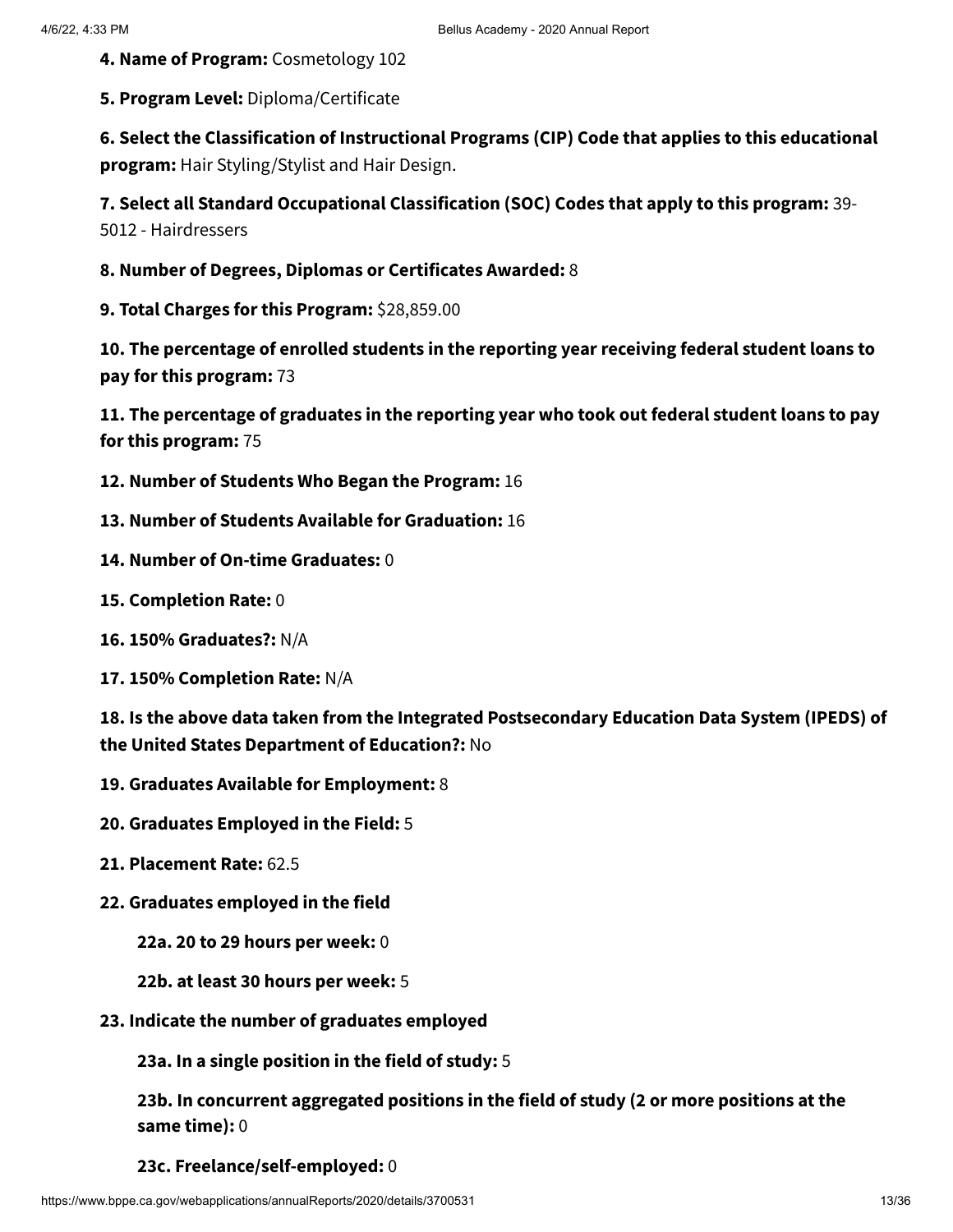**23d. By the institution or an employer owned by the institution, or an employer who shares ownership with the institution:** 0

**24. Does this "Program" lead to a certificate or degree related to one or more of the following allied health professionals that requires clinical training?:** No

**26. Does this educational program lead to an occupation that requires State licensing?** Yes

**26a. Do graduates have the option or requirement for more than one type of licensing State exam?** No

**Exam Passage Rate Data - 2020**

**27. Name of the State licensing entity that licenses this field:** Board of Barbering and Cosmetology

- **28. Name of State Exam:** Cosmetologist
- **29. Number of Graduates Taking State Exam:** 5
- **30. Number Who Passed the State Exam:** 5
- **31. Number Who Failed the State Exam:** 0
- **32. Passage Rate:** 100
- **33. Is this data from the State licensing agency that administered the exam?:** Yes

**33a. Name of Agency:** Board of Barbering and Cosmetology

**34. Provide a description of the process used for Attempting to Contact Students:** N/A

#### **Exam Passage Rate Data - 2018**

**35. Name of the State licensing entity that licenses this field:** Board of Barbering and Cosmetology

- **36. Name of State Exam:** Cosmetologist
- **37. Number of Graduates Taking State Exam:** 8
- **38. Number Who Passed the State Exam:** 7
- **39. Number Who Failed the State Exam:** 1
- **40. Passage Rate:** 87.5
- **41. Is this data from the State licensing agency that administered the exam?:** Yes
- **41a. Name of Agency:** Board of Barbering and Cosmetology
- **42. Provide a description of the process used for Attempting to Contact Students:** N/A
- **43. Graduates Available for Employment:** 8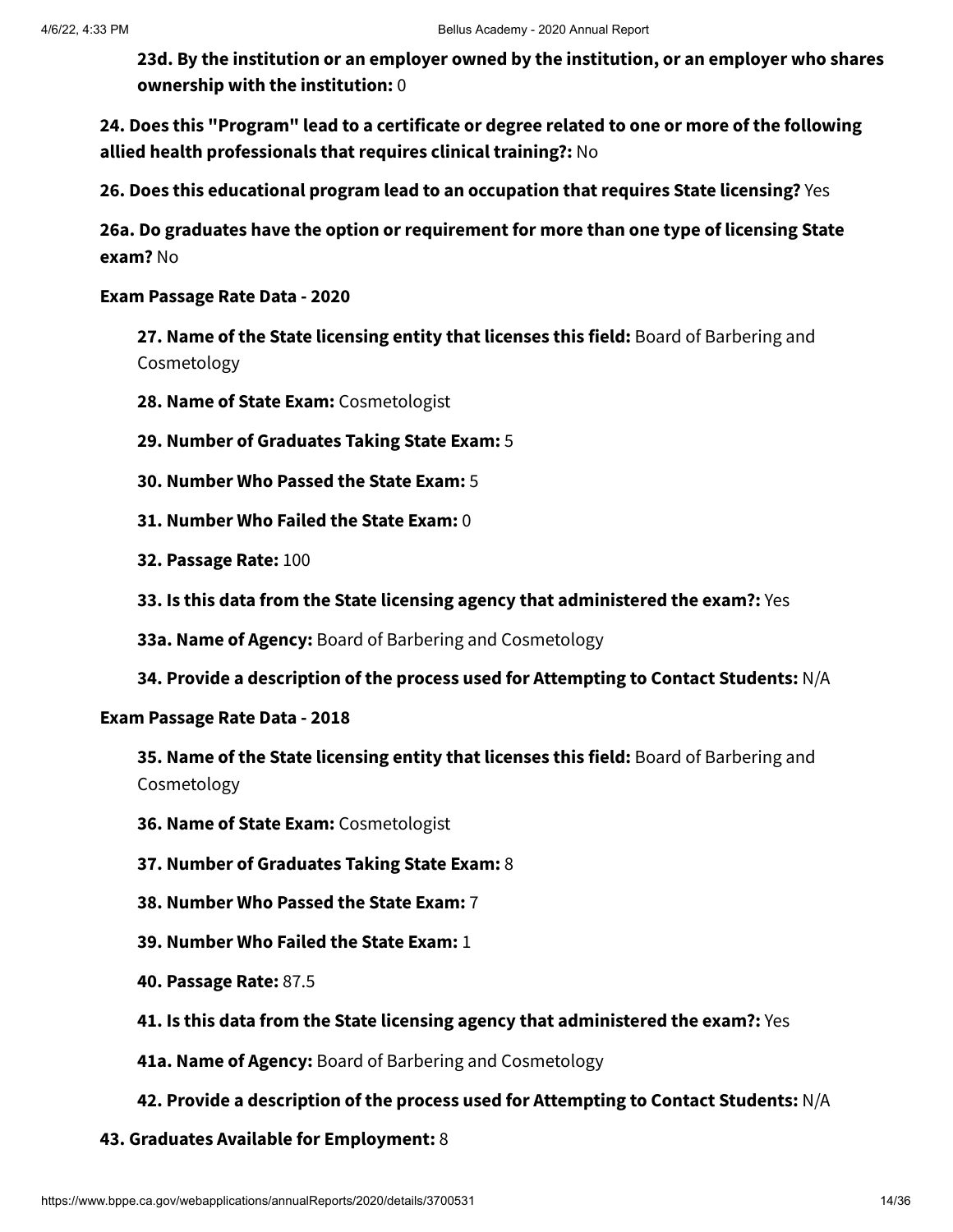- **44. Graduates Employed in the Field:** 5
- **45. Graduates Employed in the Field Reported receiving the following Salary or Wage:**
	- **\$0 - \$5,000:** 0
	- **\$5,001 - \$10,000:** 0
	- **\$10,001 - \$15,000:** 0
	- **\$15,001 - \$20,000:** 0
	- **\$20,001 - \$25,000:** 0
	- **\$25,001 - \$30,000:** 0
	- **\$30,001 - \$35,000:** 0
	- **\$35,001 - \$40,000:** 0
	- **\$40,001 - \$45,000:** 0
	- **\$45,001 - \$50,000:** 0
	- **\$50,001 - \$55,000:** 0
	- **\$55,001 - \$60,000:** 0
	- **\$60,001 - \$65,000:** 0
	- **\$65,001 - \$70,000:** 0
	- **\$70,001 - \$75,000:** 0
	- **\$75,001 - \$80,000:** 0
	- **\$80,001 - \$85,000:** 0
	- **\$85,001 - \$90,000:** 0
	- **\$90,001 - \$95,000:** 0
	- **\$95,001 - \$100,000:** 0
	- **Over \$100,000:** 0
- **1. Report Year:** 2020
- **2. Institution Code:** 3700531
- **3. Institution Name:** Bellus Academy
- **4. Name of Program:** Cosmetology 103
- **5. Program Level:** Diploma/Certificate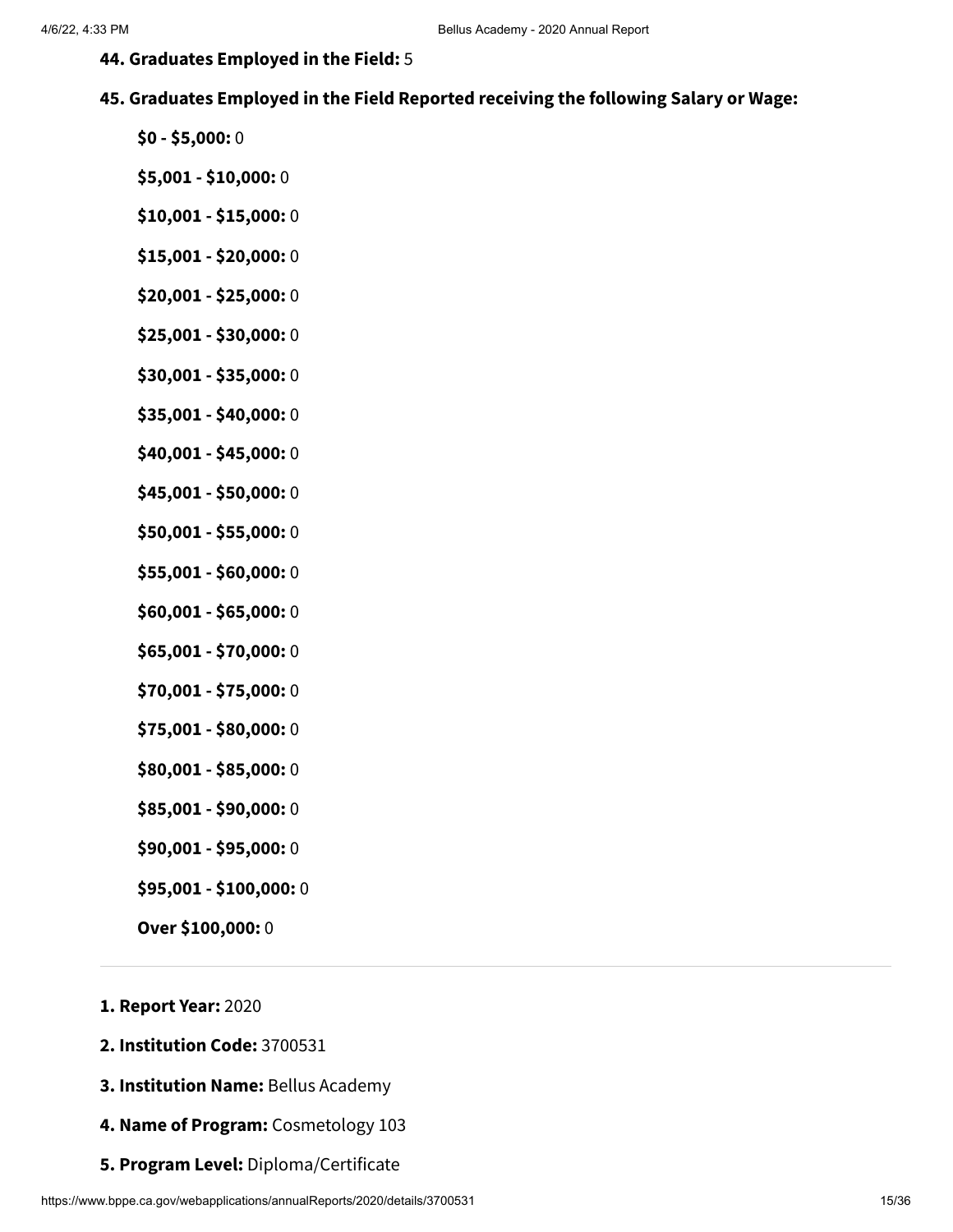**6. Select the Classification of Instructional Programs (CIP) Code that applies to this educational program:** Hair Styling/Stylist and Hair Design.

**7. Select all Standard Occupational Classification (SOC) Codes that apply to this program:** 39-

5012 - Hairdressers

**8. Number of Degrees, Diplomas or Certificates Awarded:** 0

**9. Total Charges for this Program:** \$28,214.00

**10. The percentage of enrolled students in the reporting year receiving federal student loans to pay for this program:** 0

**11. The percentage of graduates in the reporting year who took out federal student loans to pay for this program:** 0

**12. Number of Students Who Began the Program:** 1

- **13. Number of Students Available for Graduation:** 1
- **14. Number of On-time Graduates:** 0
- **15. Completion Rate:** 0
- **16. 150% Graduates?:** N/A
- **17. 150% Completion Rate:** N/A

**18. Is the above data taken from the Integrated Postsecondary Education Data System (IPEDS) of the United States Department of Education?:** No

- **19. Graduates Available for Employment:** 0
- **20. Graduates Employed in the Field:** 0
- **21. Placement Rate:** N/A
- **22. Graduates employed in the field**
	- **22a. 20 to 29 hours per week:** 0
	- **22b. at least 30 hours per week:** 0
- **23. Indicate the number of graduates employed**

**23a. In a single position in the field of study:** 0

**23b. In concurrent aggregated positions in the field of study (2 or more positions at the same time):** 0

**23c. Freelance/self-employed:** 0

**23d. By the institution or an employer owned by the institution, or an employer who shares ownership with the institution:** 0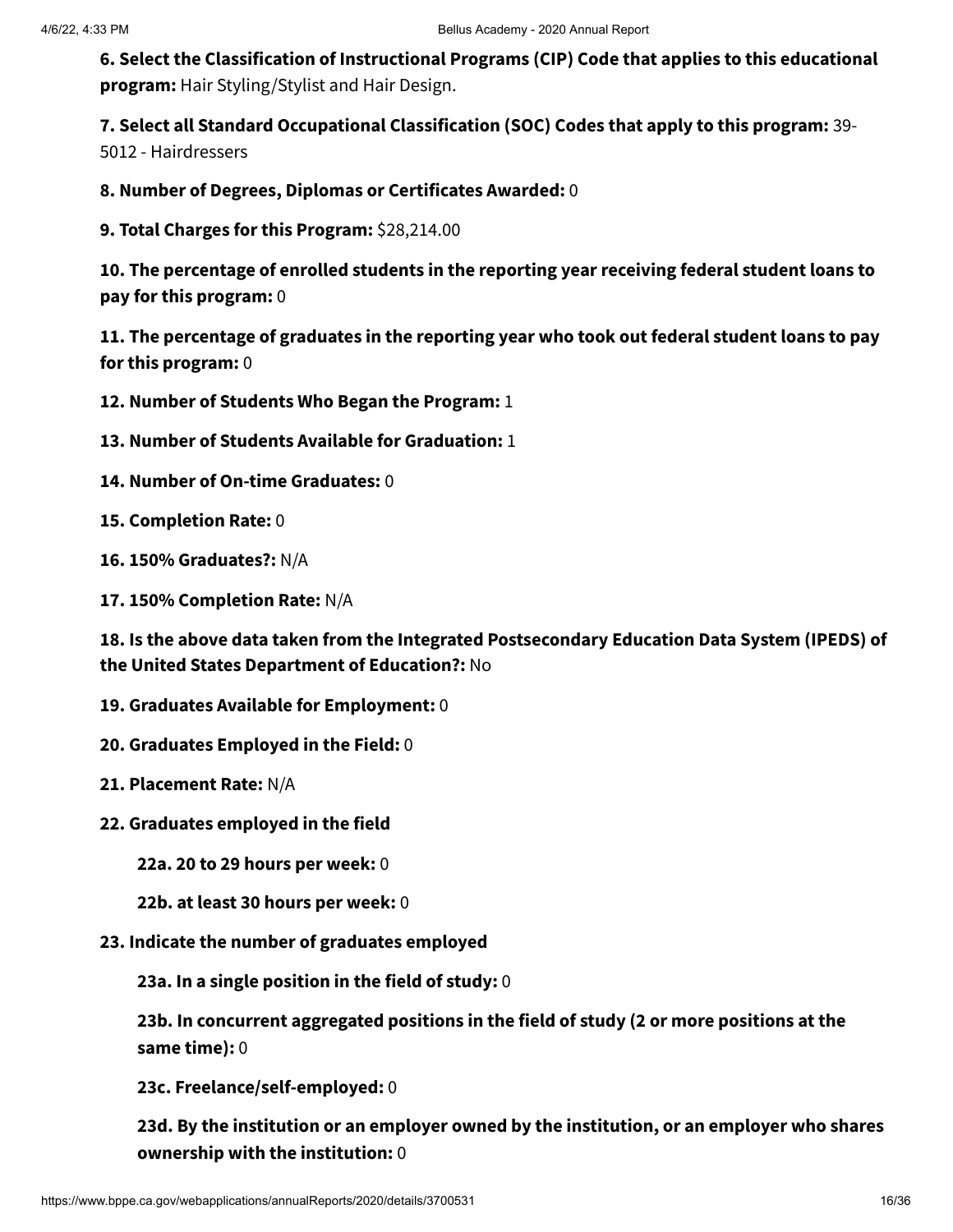**24. Does this "Program" lead to a certificate or degree related to one or more of the following allied health professionals that requires clinical training?:** No

**26. Does this educational program lead to an occupation that requires State licensing?** Yes

**26a. Do graduates have the option or requirement for more than one type of licensing State exam?** No

#### **Exam Passage Rate Data - 2020**

**27. Name of the State licensing entity that licenses this field:** Board of Barbering and Cosmetology

- **28. Name of State Exam:** Cosmetologist
- **29. Number of Graduates Taking State Exam:** 0
- **30. Number Who Passed the State Exam:** 0
- **31. Number Who Failed the State Exam:** 0
- **32. Passage Rate:** N/A
- **33. Is this data from the State licensing agency that administered the exam?:** Yes
- **33a. Name of Agency:** Board of Barbering and Cosmetology
- **34. Provide a description of the process used for Attempting to Contact Students:** N/A

#### **Exam Passage Rate Data - 2018**

**35. Name of the State licensing entity that licenses this field:** Board of Barbering and Cosmetology

- **36. Name of State Exam:** Cosmetologist
- **37. Number of Graduates Taking State Exam:** 1
- **38. Number Who Passed the State Exam:** 1
- **39. Number Who Failed the State Exam:** 0
- **40. Passage Rate:** 100
- **41. Is this data from the State licensing agency that administered the exam?:** Yes
- **41a. Name of Agency:** Board of Barbering and Cosmetology

#### **42. Provide a description of the process used for Attempting to Contact Students:** N/A

- **43. Graduates Available for Employment:** 0
- **44. Graduates Employed in the Field:** 0
- **45. Graduates Employed in the Field Reported receiving the following Salary or Wage:**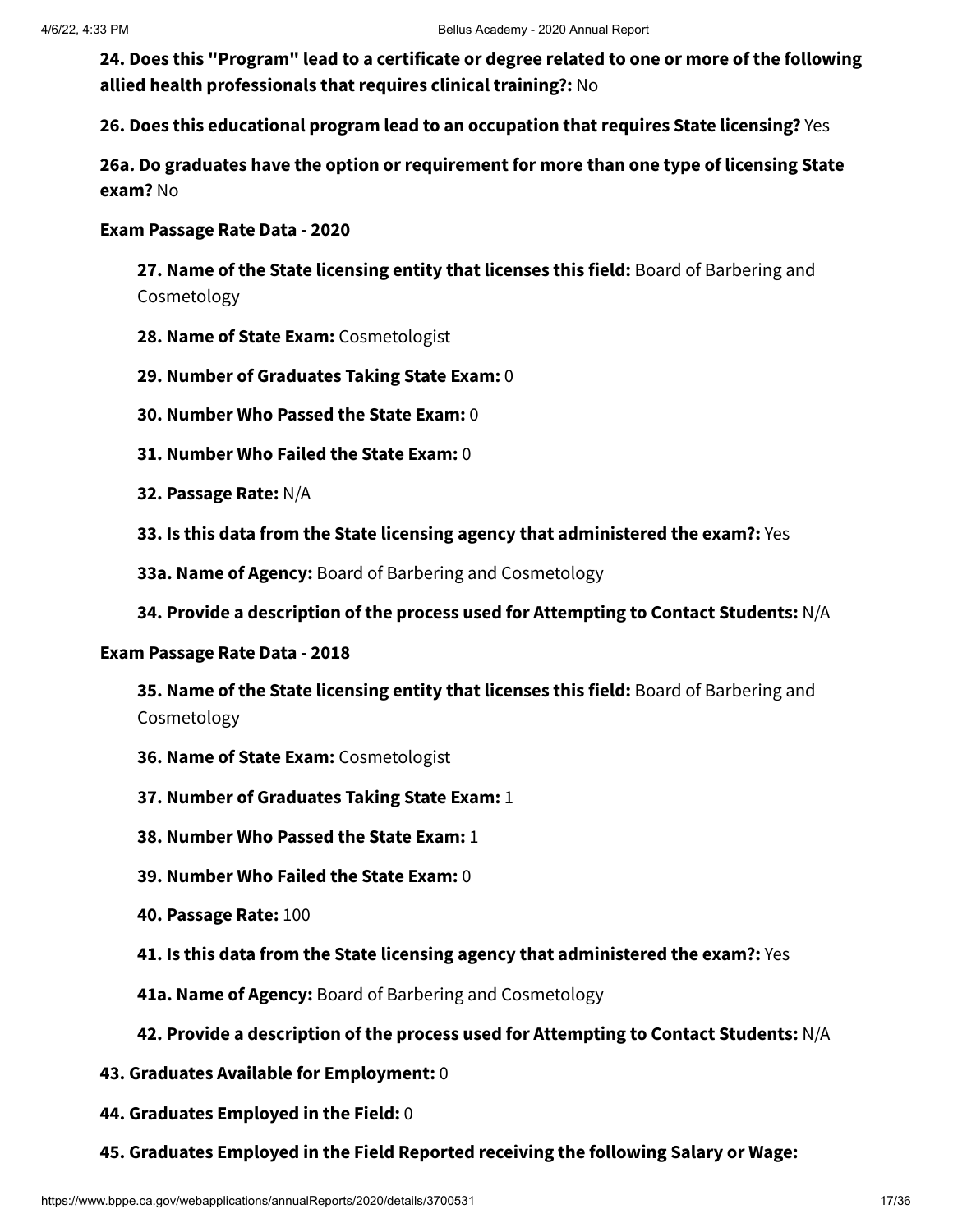- **\$0 - \$5,000:** 0
- **\$5,001 - \$10,000:** 0
- **\$10,001 - \$15,000:** 0
- **\$15,001 - \$20,000:** 0
- **\$20,001 - \$25,000:** 0
- **\$25,001 - \$30,000:** 0
- **\$30,001 - \$35,000:** 0
- **\$35,001 - \$40,000:** 0
- **\$40,001 - \$45,000:** 0
- **\$45,001 - \$50,000:** 0
- **\$50,001 - \$55,000:** 0
- **\$55,001 - \$60,000:** 0
- **\$60,001 - \$65,000:** 0
- **\$65,001 - \$70,000:** 0
- **\$70,001 - \$75,000:** 0
- **\$75,001 - \$80,000:** 0
- **\$80,001 - \$85,000:** 0
- **\$85,001 - \$90,000:** 0
- **\$90,001 - \$95,000:** 0
- **\$95,001 - \$100,000:** 0
- **Over \$100,000:** 0
- **1. Report Year:** 2020
- **2. Institution Code:** 3700531
- **3. Institution Name:** Bellus Academy
- **4. Name of Program:** Cosmetology
- **5. Program Level:** Diploma/Certificate

# **6. Select the Classification of Instructional Programs (CIP) Code that applies to this educational program:** Cosmetology/Cosmetologist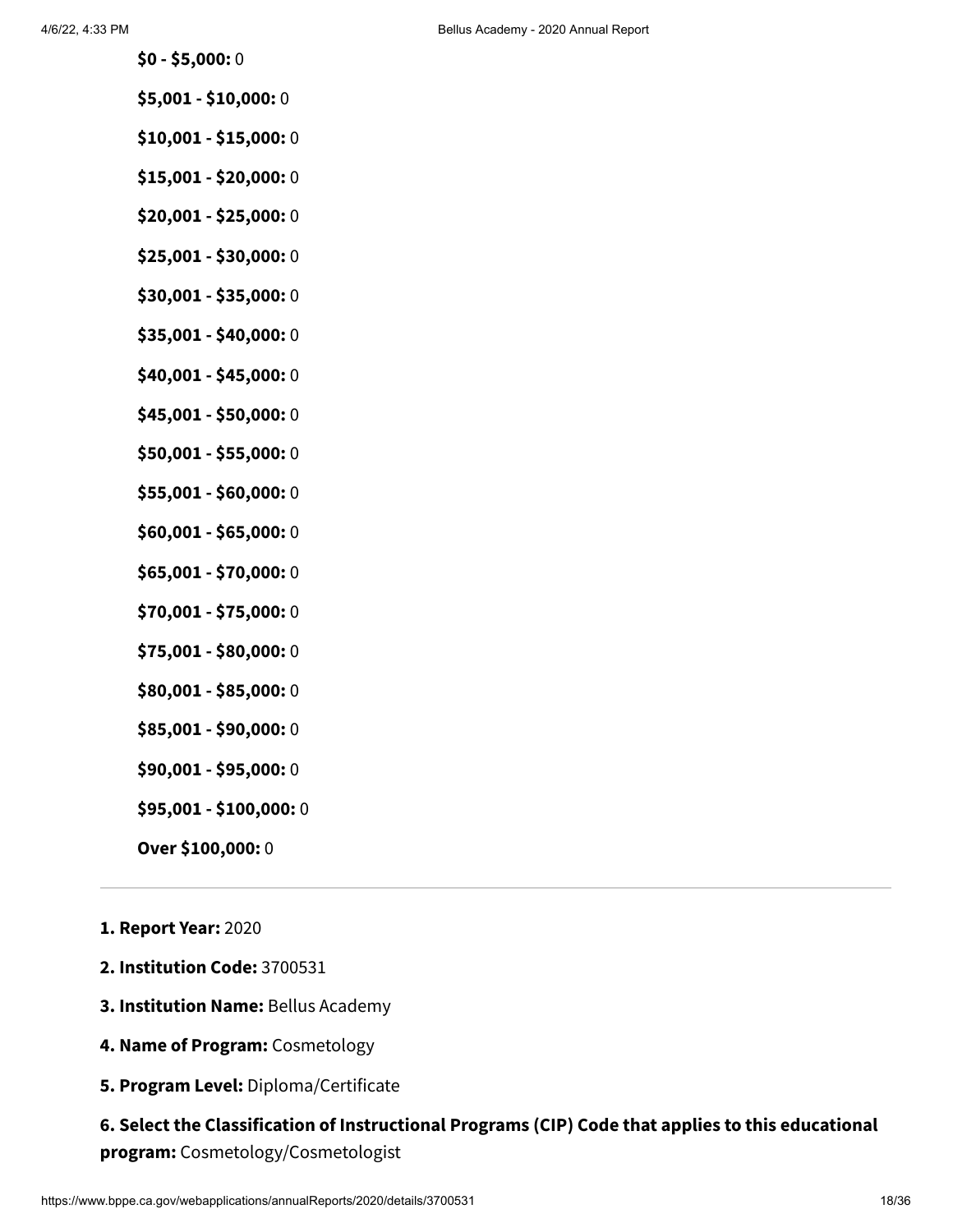**7. Select all Standard Occupational Classification (SOC) Codes that apply to this program:** 39- 5012 - Hairdressers

**8. Number of Degrees, Diplomas or Certificates Awarded:** 12

**9. Total Charges for this Program:** \$23,493.00

**10. The percentage of enrolled students in the reporting year receiving federal student loans to pay for this program:** 70

**11. The percentage of graduates in the reporting year who took out federal student loans to pay for this program:** 61

- **12. Number of Students Who Began the Program:** 17
- **13. Number of Students Available for Graduation:** 17
- **14. Number of On-time Graduates:** 2
- **15. Completion Rate:** 11.76
- **16. 150% Graduates?:** N/A
- **17. 150% Completion Rate:** N/A

**18. Is the above data taken from the Integrated Postsecondary Education Data System (IPEDS) of the United States Department of Education?:** No

- **19. Graduates Available for Employment:** 12
- **20. Graduates Employed in the Field:** 5
- **21. Placement Rate:** 41.67
- **22. Graduates employed in the field**
	- **22a. 20 to 29 hours per week:** 0
	- **22b. at least 30 hours per week:** 5
- **23. Indicate the number of graduates employed**

**23a. In a single position in the field of study:** 5

**23b. In concurrent aggregated positions in the field of study (2 or more positions at the same time):** 0

**23c. Freelance/self-employed:** 0

**23d. By the institution or an employer owned by the institution, or an employer who shares ownership with the institution:** 1

**24. Does this "Program" lead to a certificate or degree related to one or more of the following allied health professionals that requires clinical training?:** No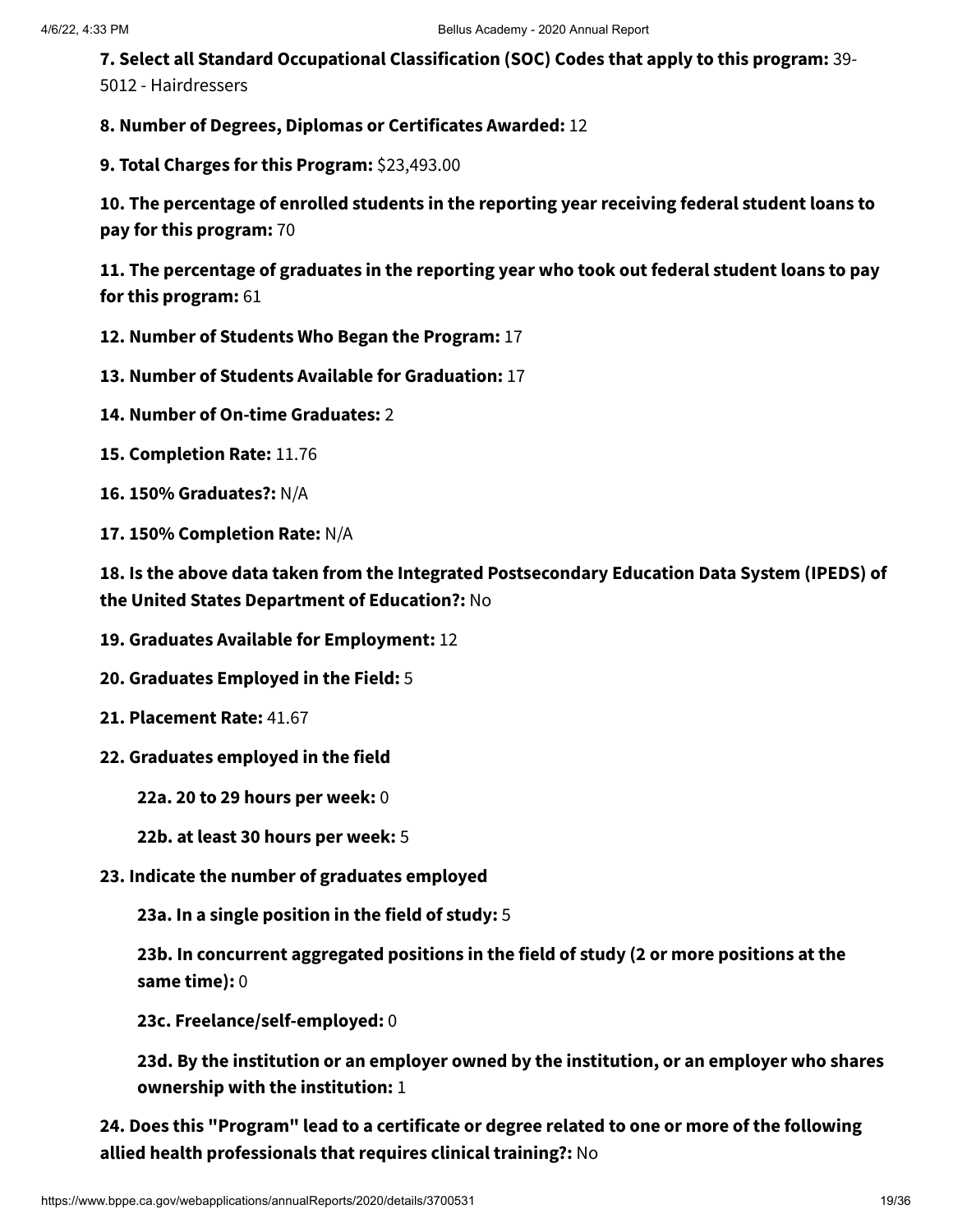**26. Does this educational program lead to an occupation that requires State licensing?** Yes

**26a. Do graduates have the option or requirement for more than one type of licensing State exam?** No

#### **Exam Passage Rate Data - 2020**

**27. Name of the State licensing entity that licenses this field:** Board of Barbering and Cosmetology

- **28. Name of State Exam:** Cosmetologist
- **29. Number of Graduates Taking State Exam:** 6
- **30. Number Who Passed the State Exam:** 6
- **31. Number Who Failed the State Exam:** 0
- **32. Passage Rate:** 100
- **33. Is this data from the State licensing agency that administered the exam?:** Yes
- **33a. Name of Agency:** Board of Barbering and Cosmetology
- **34. Provide a description of the process used for Attempting to Contact Students:** N/A

#### **Exam Passage Rate Data - 2018**

**35. Name of the State licensing entity that licenses this field:** Board of Barbering and Cosmetology

- **36. Name of State Exam:** Cosmetologist
- **37. Number of Graduates Taking State Exam:** 15
- **38. Number Who Passed the State Exam:** 14
- **39. Number Who Failed the State Exam:** 1
- **40. Passage Rate:** 93.33
- **41. Is this data from the State licensing agency that administered the exam?:** Yes
- **41a. Name of Agency:** Board of Barbering and Cosmetology
- **42. Provide a description of the process used for Attempting to Contact Students:** N/A
- **43. Graduates Available for Employment:** 12
- **44. Graduates Employed in the Field:** 5
- **45. Graduates Employed in the Field Reported receiving the following Salary or Wage:**
	- **\$0 - \$5,000:** 0
	- **\$5,001 - \$10,000:** 0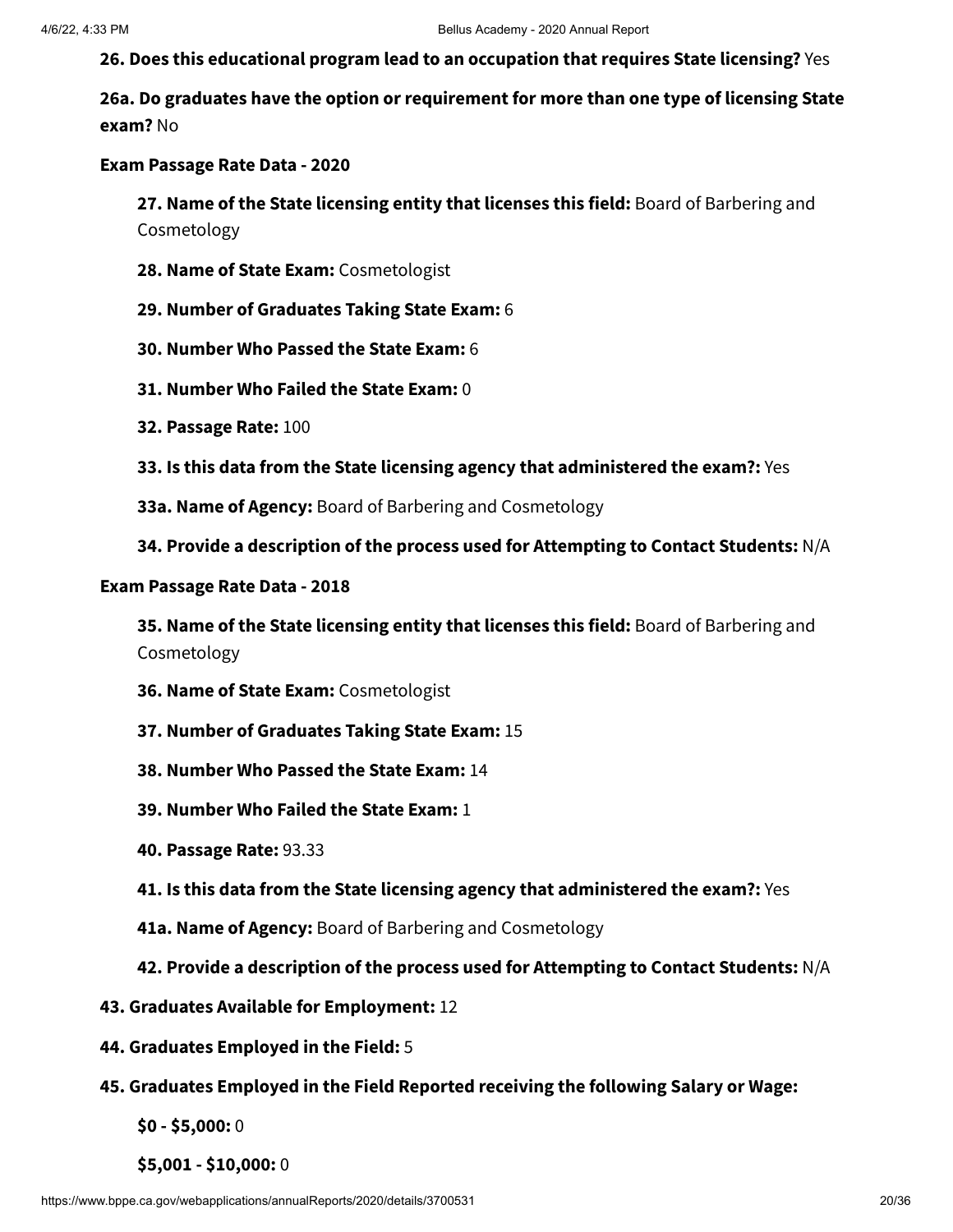- **\$10,001 - \$15,000:** 0
- **\$15,001 - \$20,000:** 0
- **\$20,001 - \$25,000:** 0
- **\$25,001 - \$30,000:** 0
- **\$30,001 - \$35,000:** 0
- **\$35,001 - \$40,000:** 0
- **\$40,001 - \$45,000:** 0
- **\$45,001 - \$50,000:** 0
- **\$50,001 - \$55,000:** 0
- **\$55,001 - \$60,000:** 0
- **\$60,001 - \$65,000:** 0
- **\$65,001 - \$70,000:** 0
- **\$70,001 - \$75,000:** 0
- **\$75,001 - \$80,000:** 0
- **\$80,001 - \$85,000:** 0
- **\$85,001 - \$90,000:** 0
- **\$90,001 - \$95,000:** 0
- **\$95,001 - \$100,000:** 0
- **Over \$100,000:** 0
- **1. Report Year:** 2020
- **2. Institution Code:** 3700531
- **3. Institution Name:** Bellus Academy
- **4. Name of Program:** Cosmetology 104
- **5. Program Level:** Diploma/Certificate

**6. Select the Classification of Instructional Programs (CIP) Code that applies to this educational program:** Hair Styling/Stylist and Hair Design.

**7. Select all Standard Occupational Classification (SOC) Codes that apply to this program:** 39- 5012 - Hairdressers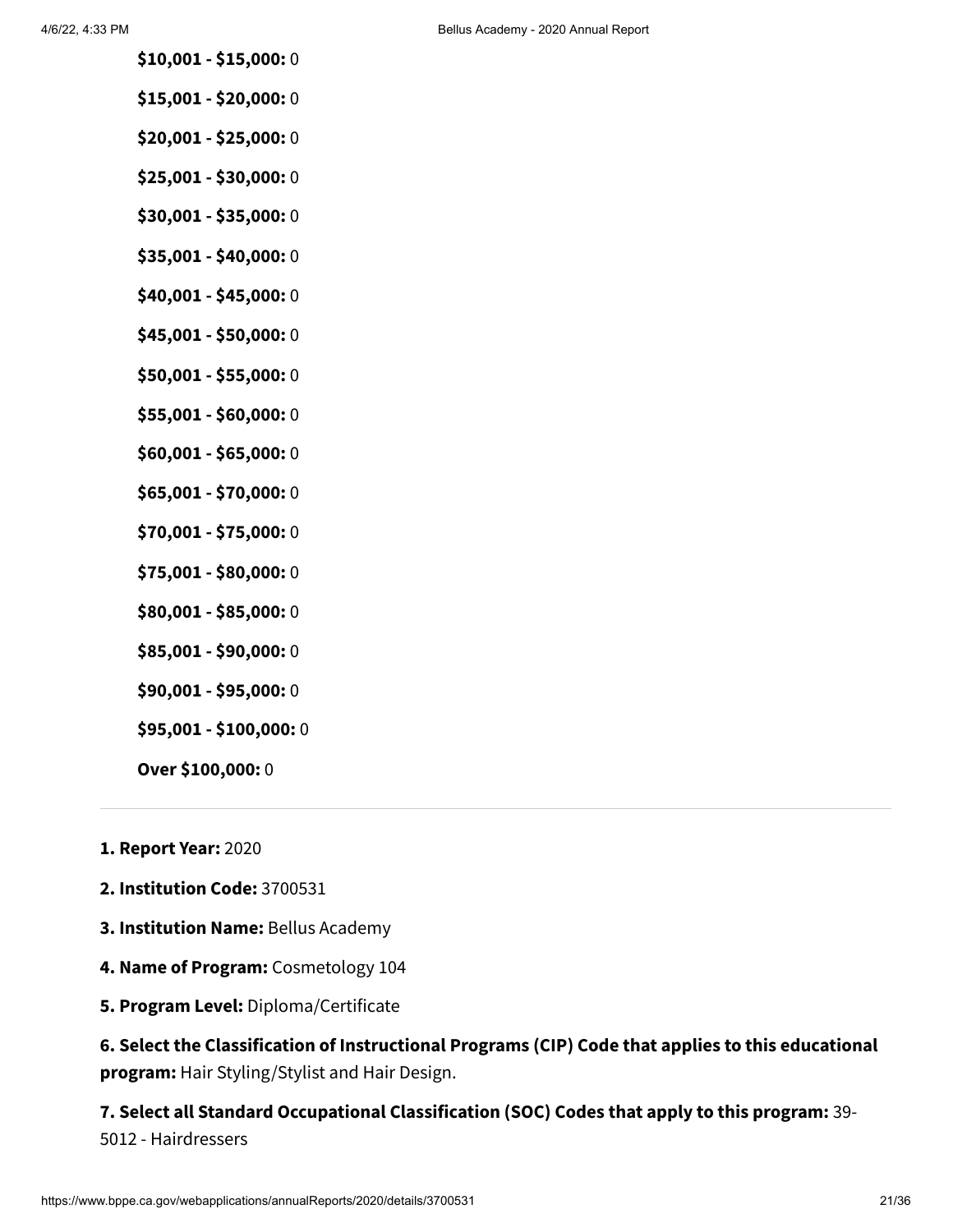**8. Number of Degrees, Diplomas or Certificates Awarded:** 0

**9. Total Charges for this Program:** \$33,247.00

**10. The percentage of enrolled students in the reporting year receiving federal student loans to pay for this program:** 0

**11. The percentage of graduates in the reporting year who took out federal student loans to pay for this program:** 0

- **12. Number of Students Who Began the Program:** 0
- **13. Number of Students Available for Graduation:** 0
- **14. Number of On-time Graduates:** 0
- **15. Completion Rate:** N/A
- **16. 150% Graduates?:** N/A
- **17. 150% Completion Rate:** N/A

**18. Is the above data taken from the Integrated Postsecondary Education Data System (IPEDS) of the United States Department of Education?:** No

- **19. Graduates Available for Employment:** 0
- **20. Graduates Employed in the Field:** 0
- **21. Placement Rate:** N/A
- **22. Graduates employed in the field**
	- **22a. 20 to 29 hours per week:** 0
	- **22b. at least 30 hours per week:** 0
- **23. Indicate the number of graduates employed**

**23a. In a single position in the field of study:** 0

**23b. In concurrent aggregated positions in the field of study (2 or more positions at the same time):** 0

**23c. Freelance/self-employed:** 0

**23d. By the institution or an employer owned by the institution, or an employer who shares ownership with the institution:** 0

**24. Does this "Program" lead to a certificate or degree related to one or more of the following allied health professionals that requires clinical training?:** No

**26. Does this educational program lead to an occupation that requires State licensing?** Yes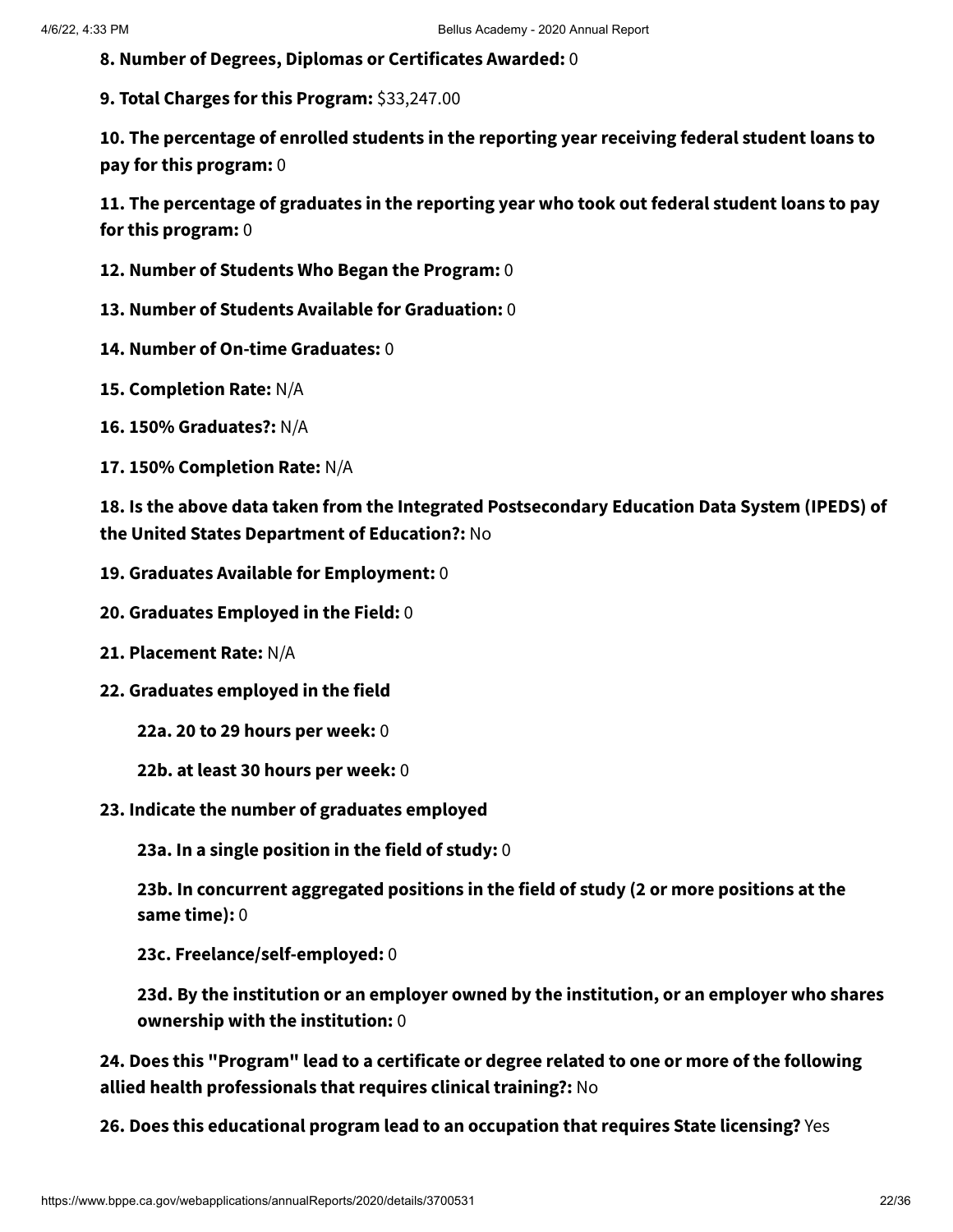**26a. Do graduates have the option or requirement for more than one type of licensing State exam?** No

#### **Exam Passage Rate Data - 2020**

**27. Name of the State licensing entity that licenses this field:** Board of Barbering and Cosmetology

- **28. Name of State Exam:** Cosmetologist
- **29. Number of Graduates Taking State Exam:** 0
- **30. Number Who Passed the State Exam:** 0
- **31. Number Who Failed the State Exam:** 0
- **32. Passage Rate:** N/A
- **33. Is this data from the State licensing agency that administered the exam?:** Yes
- **33a. Name of Agency:** Board of Barbering and Cosmetology
- **34. Provide a description of the process used for Attempting to Contact Students:** N/A

#### **Exam Passage Rate Data - 2018**

**35. Name of the State licensing entity that licenses this field:** Board of Barbering and Cosmetology

- **36. Name of State Exam:** Cosmetologist
- **37. Number of Graduates Taking State Exam:** 0
- **38. Number Who Passed the State Exam:** 0
- **39. Number Who Failed the State Exam:** 0
- **40. Passage Rate:** N/A
- **41. Is this data from the State licensing agency that administered the exam?:** Yes
- **41a. Name of Agency:** Board of Barbering and Cosmetology
- **42. Provide a description of the process used for Attempting to Contact Students:** N/A
- **43. Graduates Available for Employment:** 0
- **44. Graduates Employed in the Field:** 0
- **45. Graduates Employed in the Field Reported receiving the following Salary or Wage:**
	- **\$0 - \$5,000:** 0

**\$5,001 - \$10,000:** 0

**\$10,001 - \$15,000:** 0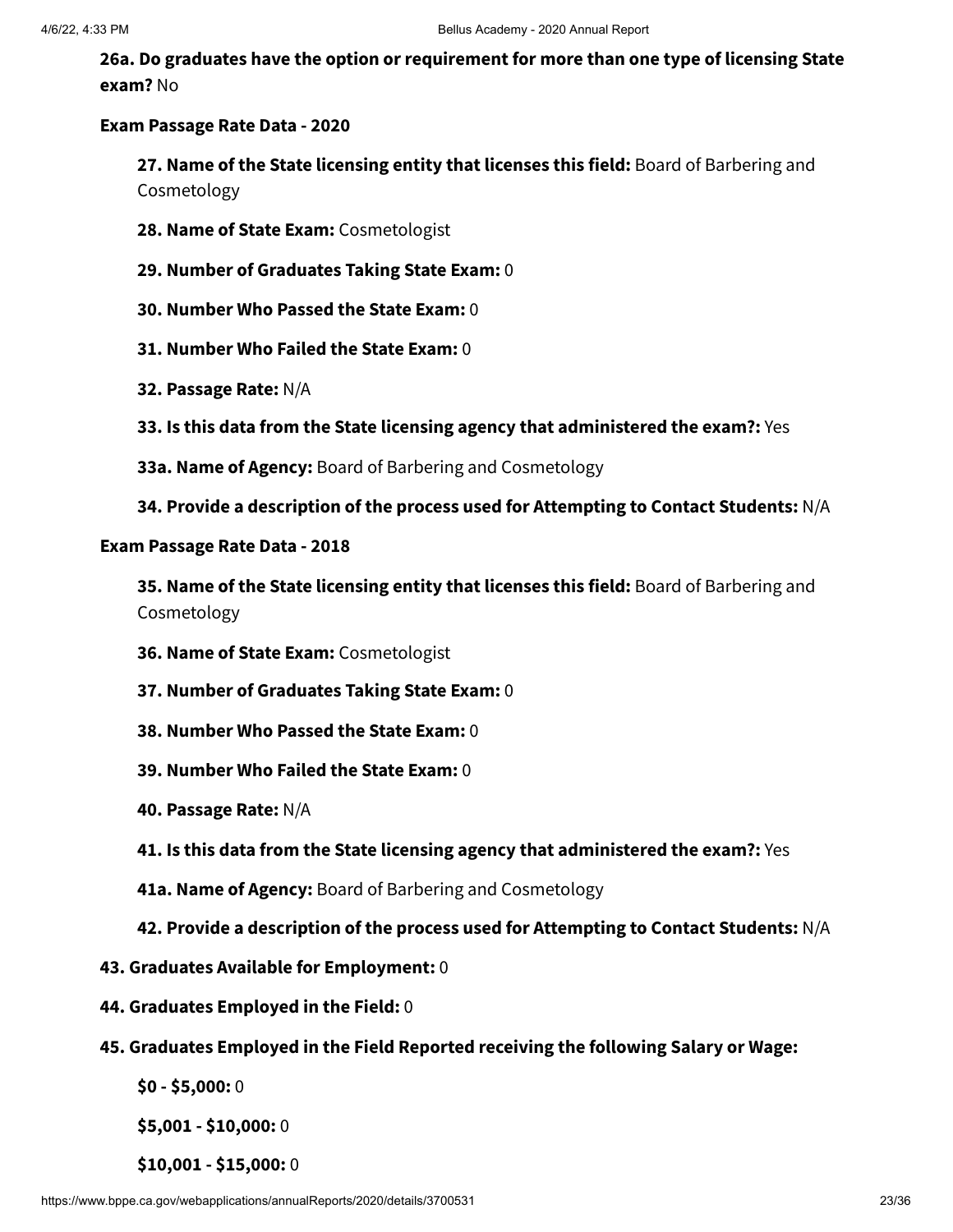- **\$15,001 - \$20,000:** 0
- **\$20,001 - \$25,000:** 0
- **\$25,001 - \$30,000:** 0
- **\$30,001 - \$35,000:** 0
- **\$35,001 - \$40,000:** 0
- **\$40,001 - \$45,000:** 0
- **\$45,001 - \$50,000:** 0
- **\$50,001 - \$55,000:** 0
- **\$55,001 - \$60,000:** 0
- **\$60,001 - \$65,000:** 0
- **\$65,001 - \$70,000:** 0
- **\$70,001 - \$75,000:** 0
- **\$75,001 - \$80,000:** 0
- **\$80,001 - \$85,000:** 0
- **\$85,001 - \$90,000:** 0
- **\$90,001 - \$95,000:** 0
- **\$95,001 - \$100,000:** 0
- **Over \$100,000:** 0
- **1. Report Year:** 2020
- **2. Institution Code:** 3700531
- **3. Institution Name:** Bellus Academy
- **4. Name of Program:** Makeup Artistry
- **5. Program Level:** Diploma/Certificate

**6. Select the Classification of Instructional Programs (CIP) Code that applies to this educational program:** Make-Up Artist/Specialist.

**7. Select all Standard Occupational Classification (SOC) Codes that apply to this program:** 39- 5091 - Makeup Artists

#### **8. Number of Degrees, Diplomas or Certificates Awarded:** 0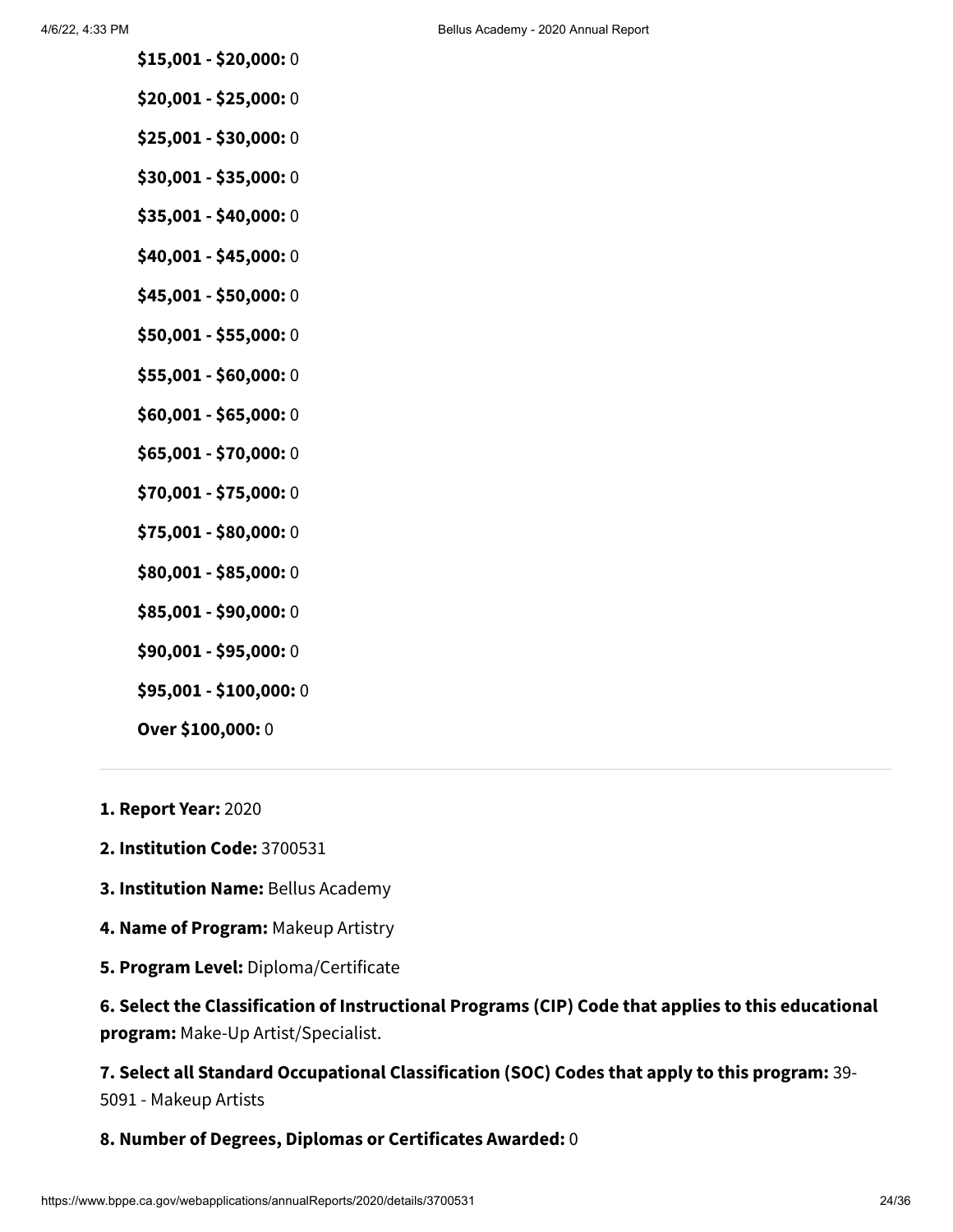**9. Total Charges for this Program:** \$5,224.00

**10. The percentage of enrolled students in the reporting year receiving federal student loans to pay for this program:** 0

**11. The percentage of graduates in the reporting year who took out federal student loans to pay for this program:** 0

- **12. Number of Students Who Began the Program:** 0
- **13. Number of Students Available for Graduation:** 0
- **14. Number of On-time Graduates:** 0
- **15. Completion Rate:** N/A
- **16. 150% Graduates?:** N/A
- **17. 150% Completion Rate:** N/A

**18. Is the above data taken from the Integrated Postsecondary Education Data System (IPEDS) of the United States Department of Education?:** No

- **19. Graduates Available for Employment:** 0
- **20. Graduates Employed in the Field:** 0
- **21. Placement Rate:** N/A
- **22. Graduates employed in the field**

**22a. 20 to 29 hours per week:** 0

- **22b. at least 30 hours per week:** 0
- **23. Indicate the number of graduates employed**

**23a. In a single position in the field of study:** 0

**23b. In concurrent aggregated positions in the field of study (2 or more positions at the same time):** 0

**23c. Freelance/self-employed:** 0

**23d. By the institution or an employer owned by the institution, or an employer who shares ownership with the institution:** 0

**24. Does this "Program" lead to a certificate or degree related to one or more of the following allied health professionals that requires clinical training?:** No

**26. Does this educational program lead to an occupation that requires State licensing?** No

**43. Graduates Available for Employment:** 0

**44. Graduates Employed in the Field:** 0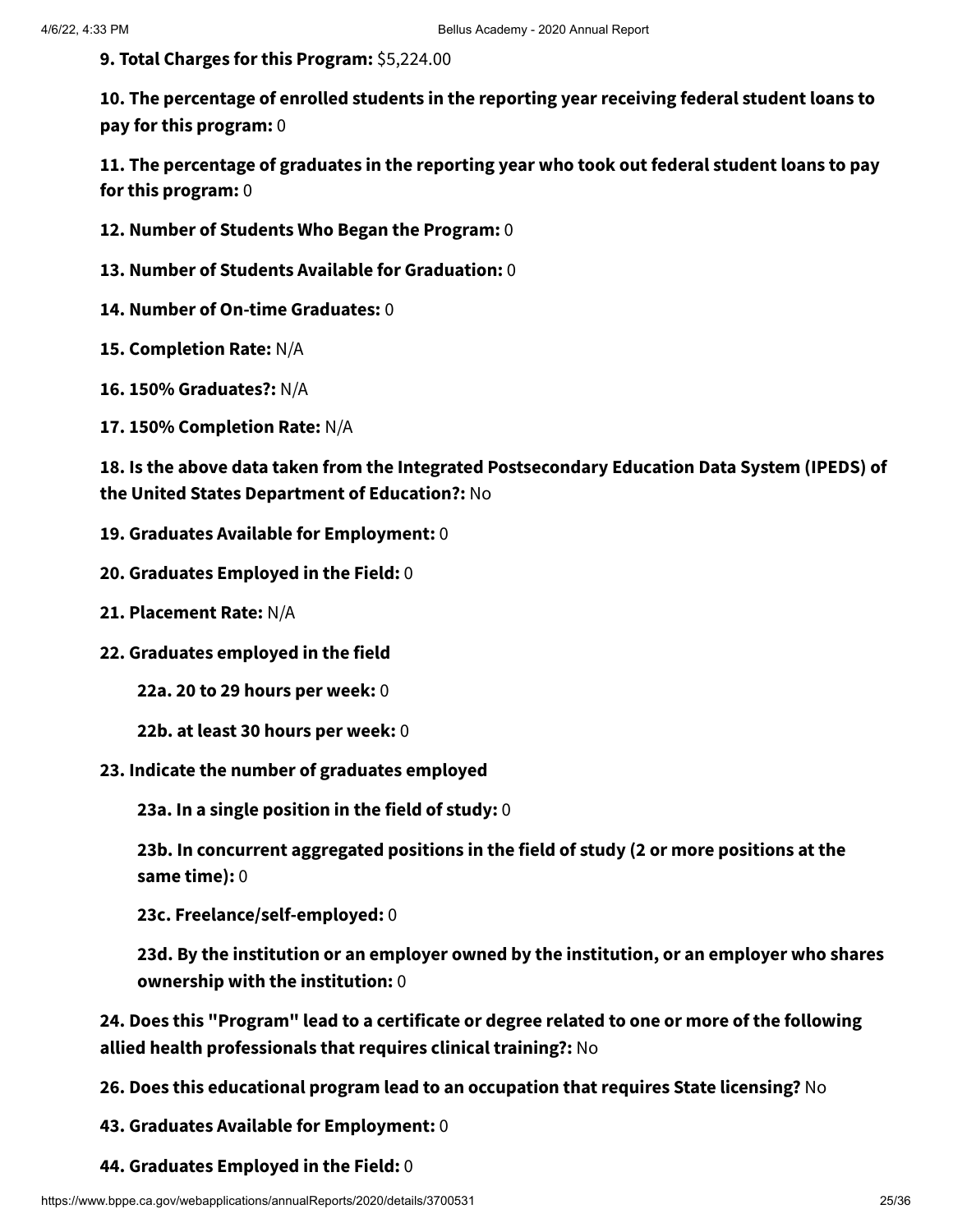#### **45. Graduates Employed in the Field Reported receiving the following Salary or Wage:**

- **\$0 - \$5,000:** 0
- **\$5,001 - \$10,000:** 0
- **\$10,001 - \$15,000:** 0
- **\$15,001 - \$20,000:** 0
- **\$20,001 - \$25,000:** 0
- **\$25,001 - \$30,000:** 0
- **\$30,001 - \$35,000:** 0
- **\$35,001 - \$40,000:** 0
- **\$40,001 - \$45,000:** 0
- **\$45,001 - \$50,000:** 0
- **\$50,001 - \$55,000:** 0
- **\$55,001 - \$60,000:** 0
- **\$60,001 - \$65,000:** 0
- **\$65,001 - \$70,000:** 0
- **\$70,001 - \$75,000:** 0
- **\$75,001 - \$80,000:** 0
- **\$80,001 - \$85,000:** 0
- **\$85,001 - \$90,000:** 0
- **\$90,001 - \$95,000:** 0
- **\$95,001 - \$100,000:** 0
- **Over \$100,000:** 0
- **1. Report Year:** 2020
- **2. Institution Code:** 3700531
- **3. Institution Name:** Bellus Academy
- **4. Name of Program:** Esthetics 102
- **5. Program Level:** Diploma/Certificate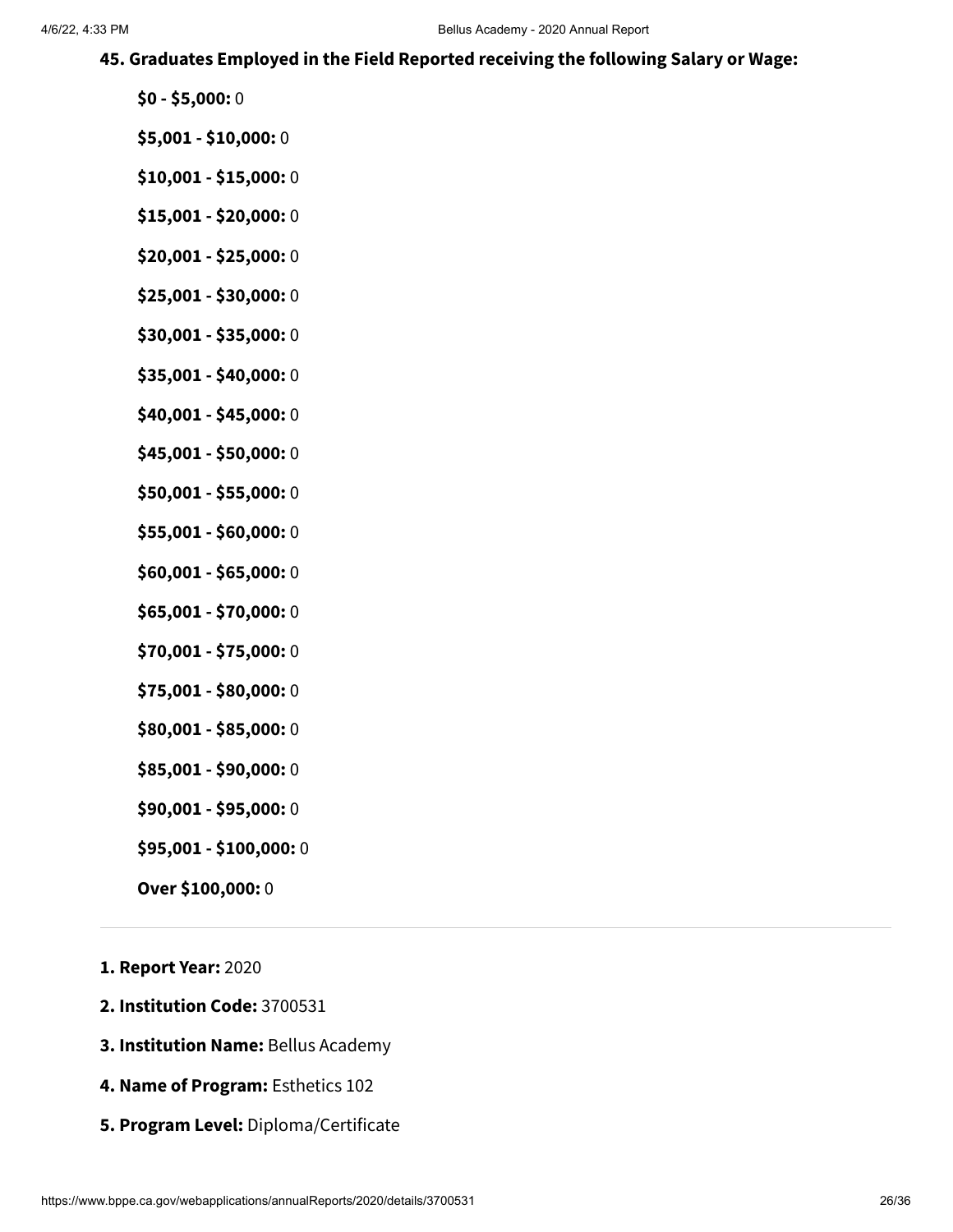**6. Select the Classification of Instructional Programs (CIP) Code that applies to this educational program:** Aesthetician/Esthetician and Skin Care Specialist.

**7. Select all Standard Occupational Classification (SOC) Codes that apply to this program:** 39-

5094 - Skincare Specialists

**8. Number of Degrees, Diplomas or Certificates Awarded:** 7

**9. Total Charges for this Program:** \$15,679.00

**10. The percentage of enrolled students in the reporting year receiving federal student loans to pay for this program:** 78

**11. The percentage of graduates in the reporting year who took out federal student loans to pay for this program:** 75

- **12. Number of Students Who Began the Program:** 9
- **13. Number of Students Available for Graduation:** 9
- **14. Number of On-time Graduates:** 3
- **15. Completion Rate:** 33.33
- **16. 150% Graduates?:** N/A
- **17. 150% Completion Rate:** N/A

**18. Is the above data taken from the Integrated Postsecondary Education Data System (IPEDS) of the United States Department of Education?:** No

- **19. Graduates Available for Employment:** 7
- **20. Graduates Employed in the Field:** 1
- **21. Placement Rate:** 14.29
- **22. Graduates employed in the field**
	- **22a. 20 to 29 hours per week:** 0
	- **22b. at least 30 hours per week:** 1
- **23. Indicate the number of graduates employed**

**23a. In a single position in the field of study:** 1

**23b. In concurrent aggregated positions in the field of study (2 or more positions at the same time):** 0

**23c. Freelance/self-employed:** 1

**23d. By the institution or an employer owned by the institution, or an employer who shares ownership with the institution:** 0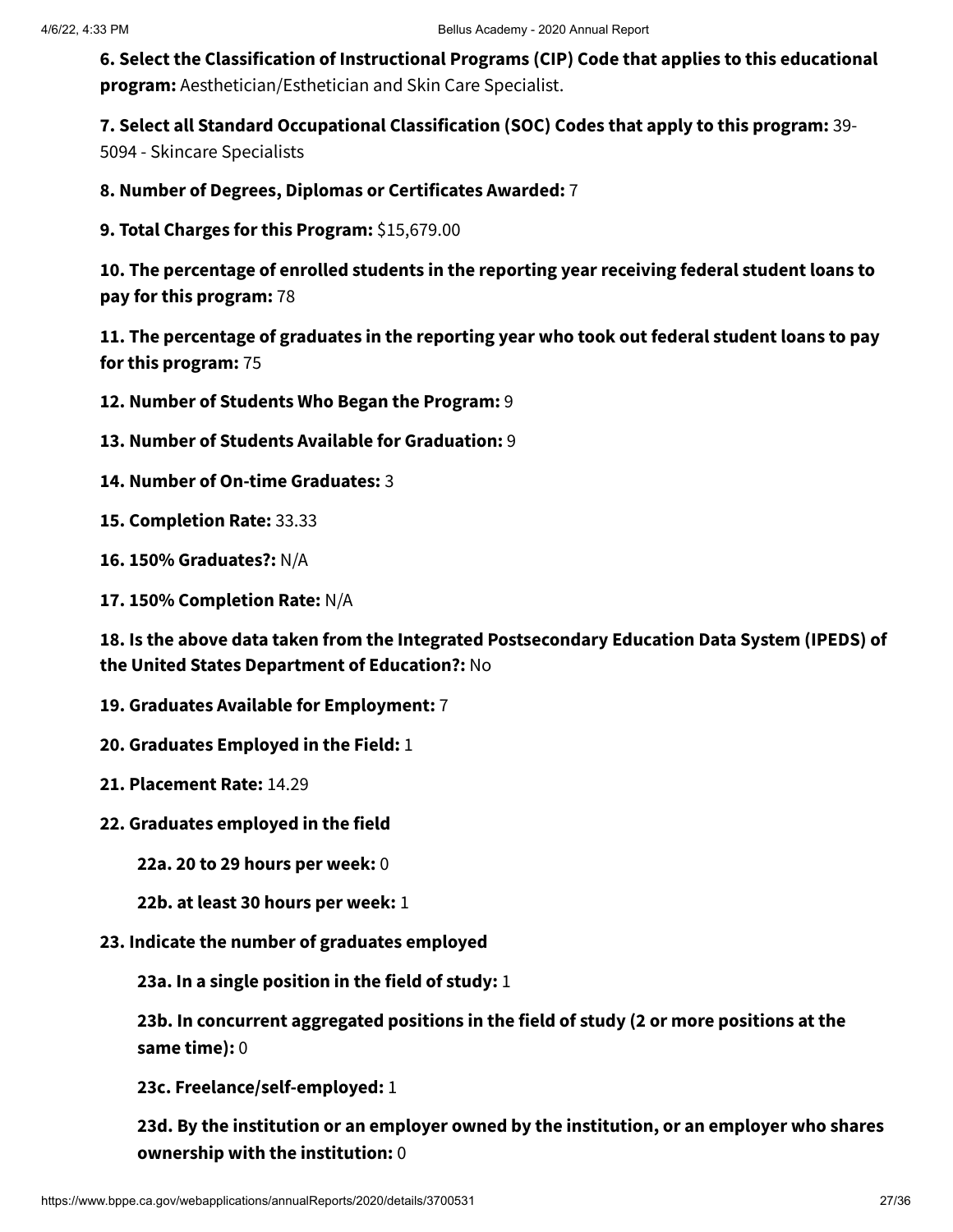**24. Does this "Program" lead to a certificate or degree related to one or more of the following allied health professionals that requires clinical training?:** No

**26. Does this educational program lead to an occupation that requires State licensing?** Yes

**26a. Do graduates have the option or requirement for more than one type of licensing State exam?** No

#### **Exam Passage Rate Data - 2020**

**27. Name of the State licensing entity that licenses this field:** Board of Barbering and Cosmetology

- **28. Name of State Exam:** Esthetician
- **29. Number of Graduates Taking State Exam:** 4
- **30. Number Who Passed the State Exam:** 4
- **31. Number Who Failed the State Exam:** 0
- **32. Passage Rate:** 100
- **33. Is this data from the State licensing agency that administered the exam?:** Yes
- **33a. Name of Agency:** Board of Barbering and Cosmetology
- **34. Provide a description of the process used for Attempting to Contact Students:** N/A

#### **Exam Passage Rate Data - 2018**

**35. Name of the State licensing entity that licenses this field:** Board of Barbering and Cosmetology

- **36. Name of State Exam:** Esthetician
- **37. Number of Graduates Taking State Exam:** 13
- **38. Number Who Passed the State Exam:** 13
- **39. Number Who Failed the State Exam:** 0
- **40. Passage Rate:** 100
- **41. Is this data from the State licensing agency that administered the exam?:** Yes
- **41a. Name of Agency:** Board of Barbering and Cosmetology

#### **42. Provide a description of the process used for Attempting to Contact Students:** N/A

- **43. Graduates Available for Employment:** 7
- **44. Graduates Employed in the Field:** 1
- **45. Graduates Employed in the Field Reported receiving the following Salary or Wage:**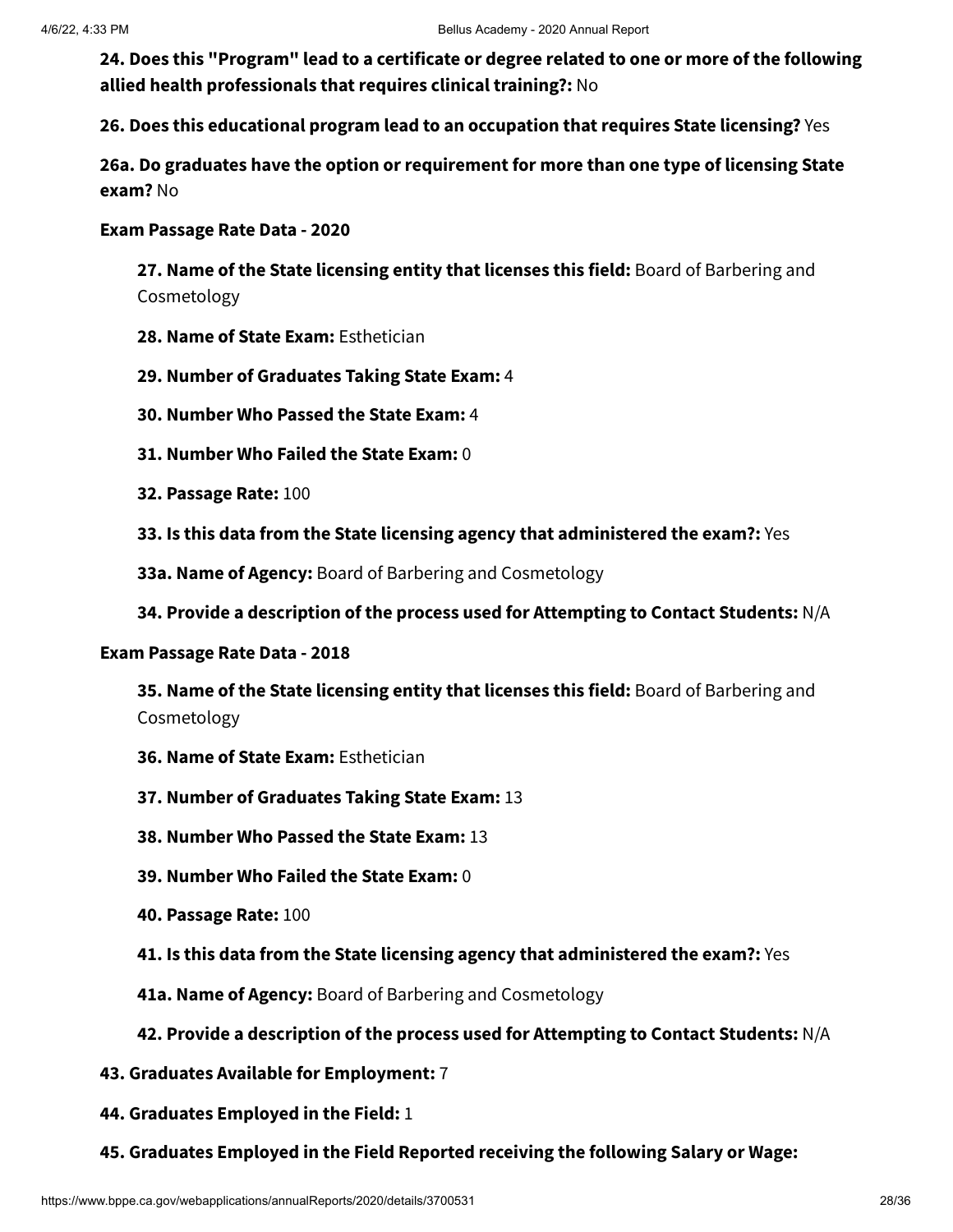- **\$0 - \$5,000:** 0
- **\$5,001 - \$10,000:** 0
- **\$10,001 - \$15,000:** 0
- **\$15,001 - \$20,000:** 0
- **\$20,001 - \$25,000:** 0
- **\$25,001 - \$30,000:** 0
- **\$30,001 - \$35,000:** 0
- **\$35,001 - \$40,000:** 0
- **\$40,001 - \$45,000:** 0
- **\$45,001 - \$50,000:** 0
- **\$50,001 - \$55,000:** 0
- **\$55,001 - \$60,000:** 0
- **\$60,001 - \$65,000:** 0
- **\$65,001 - \$70,000:** 0
- **\$70,001 - \$75,000:** 0
- **\$75,001 - \$80,000:** 0
- **\$80,001 - \$85,000:** 0
- **\$85,001 - \$90,000:** 0
- **\$90,001 - \$95,000:** 0
- **\$95,001 - \$100,000:** 0
- **Over \$100,000:** 0
- **1. Report Year:** 2020
- **2. Institution Code:** 3700531
- **3. Institution Name:** Bellus Academy
- **4. Name of Program:** Esthetics 103
- **5. Program Level:** Diploma/Certificate

**6. Select the Classification of Instructional Programs (CIP) Code that applies to this educational program:** Aesthetician/Esthetician and Skin Care Specialist.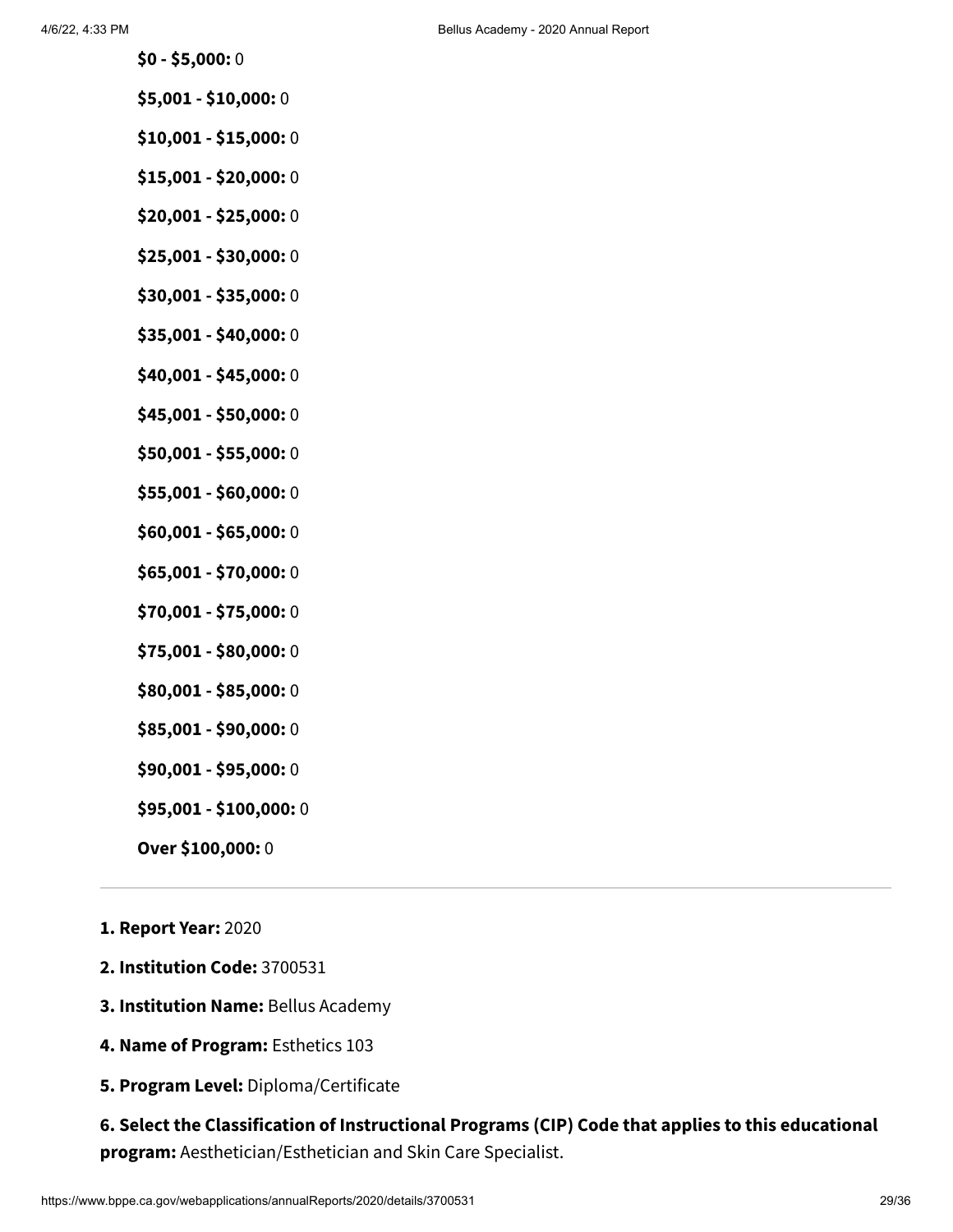**7. Select all Standard Occupational Classification (SOC) Codes that apply to this program:** 39- 5094 - Skincare Specialists

**8. Number of Degrees, Diplomas or Certificates Awarded:** 49

**9. Total Charges for this Program:** \$15,966.00

**10. The percentage of enrolled students in the reporting year receiving federal student loans to pay for this program:** 77

**11. The percentage of graduates in the reporting year who took out federal student loans to pay for this program:** 64

- **12. Number of Students Who Began the Program:** 63
- **13. Number of Students Available for Graduation:** 63
- **14. Number of On-time Graduates:** 8
- **15. Completion Rate:** 12.7
- **16. 150% Graduates?:** N/A
- **17. 150% Completion Rate:** N/A

**18. Is the above data taken from the Integrated Postsecondary Education Data System (IPEDS) of the United States Department of Education?:** No

- **19. Graduates Available for Employment:** 49
- **20. Graduates Employed in the Field:** 15
- **21. Placement Rate:** 30.61
- **22. Graduates employed in the field**
	- **22a. 20 to 29 hours per week:** 0
	- **22b. at least 30 hours per week:** 15
- **23. Indicate the number of graduates employed**

**23a. In a single position in the field of study:** 15

**23b. In concurrent aggregated positions in the field of study (2 or more positions at the same time):** 0

**23c. Freelance/self-employed:** 0

**23d. By the institution or an employer owned by the institution, or an employer who shares ownership with the institution:** 2

**24. Does this "Program" lead to a certificate or degree related to one or more of the following allied health professionals that requires clinical training?:** No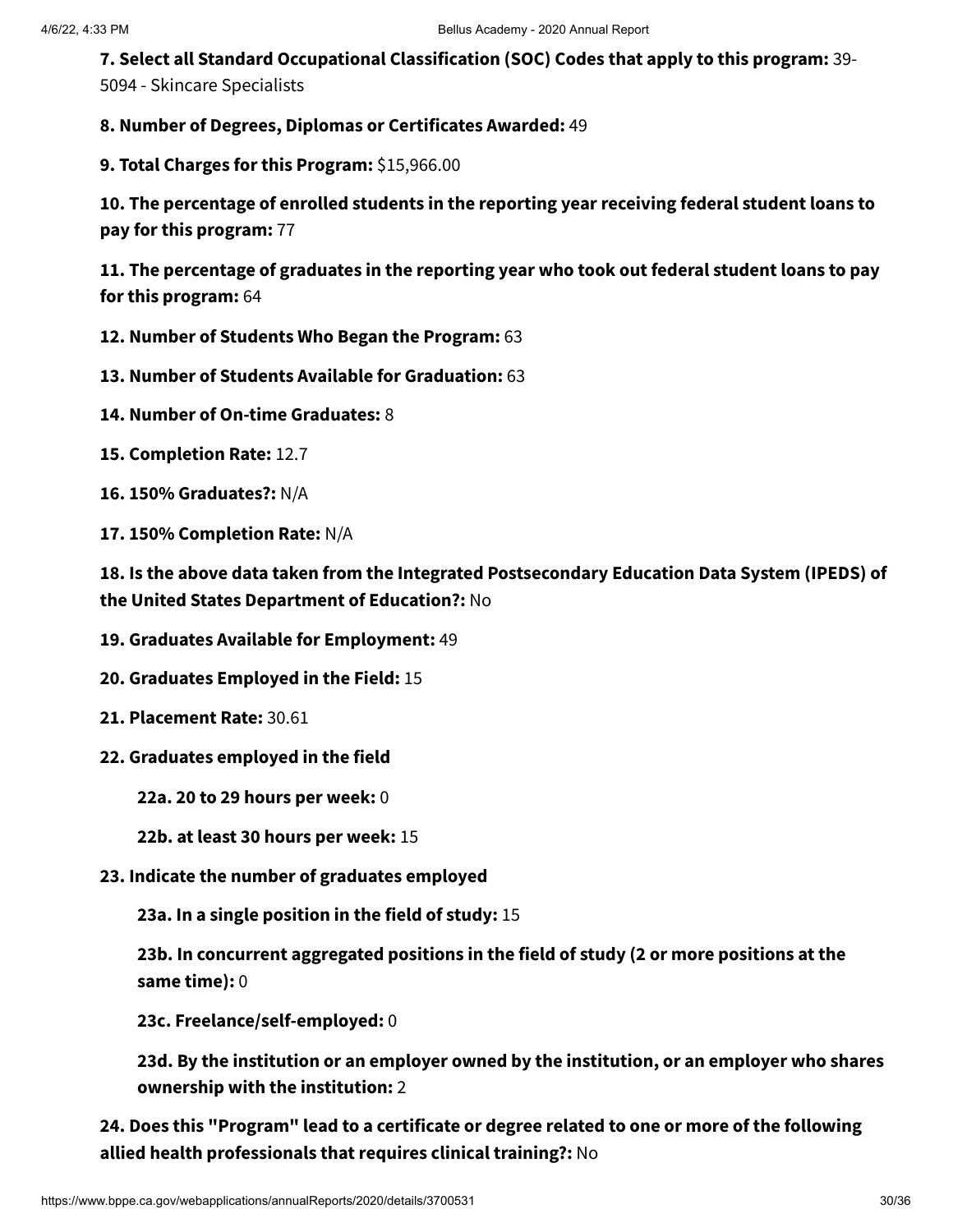**26. Does this educational program lead to an occupation that requires State licensing?** Yes

**26a. Do graduates have the option or requirement for more than one type of licensing State exam?** No

#### **Exam Passage Rate Data - 2020**

**27. Name of the State licensing entity that licenses this field:** Board of Barbering and Cosmetology

- **28. Name of State Exam:** Esthetician
- **29. Number of Graduates Taking State Exam:** 11
- **30. Number Who Passed the State Exam:** 11
- **31. Number Who Failed the State Exam:** 0
- **32. Passage Rate:** 100
- **33. Is this data from the State licensing agency that administered the exam?:** Yes
- **33a. Name of Agency:** Board of Barbering and Cosmetology
- **34. Provide a description of the process used for Attempting to Contact Students:** N/A

#### **Exam Passage Rate Data - 2018**

**35. Name of the State licensing entity that licenses this field:** Board of Barbering and Cosmetology

- **36. Name of State Exam:** Esthetician
- **37. Number of Graduates Taking State Exam:** 54
- **38. Number Who Passed the State Exam:** 51
- **39. Number Who Failed the State Exam:** 3
- **40. Passage Rate:** 94.44
- **41. Is this data from the State licensing agency that administered the exam?:** Yes
- **41a. Name of Agency:** Board of Barbering and Cosmetology
- **42. Provide a description of the process used for Attempting to Contact Students:** N/A
- **43. Graduates Available for Employment:** 49
- **44. Graduates Employed in the Field:** 15
- **45. Graduates Employed in the Field Reported receiving the following Salary or Wage:**
	- **\$0 - \$5,000:** 0
	- **\$5,001 - \$10,000:** 0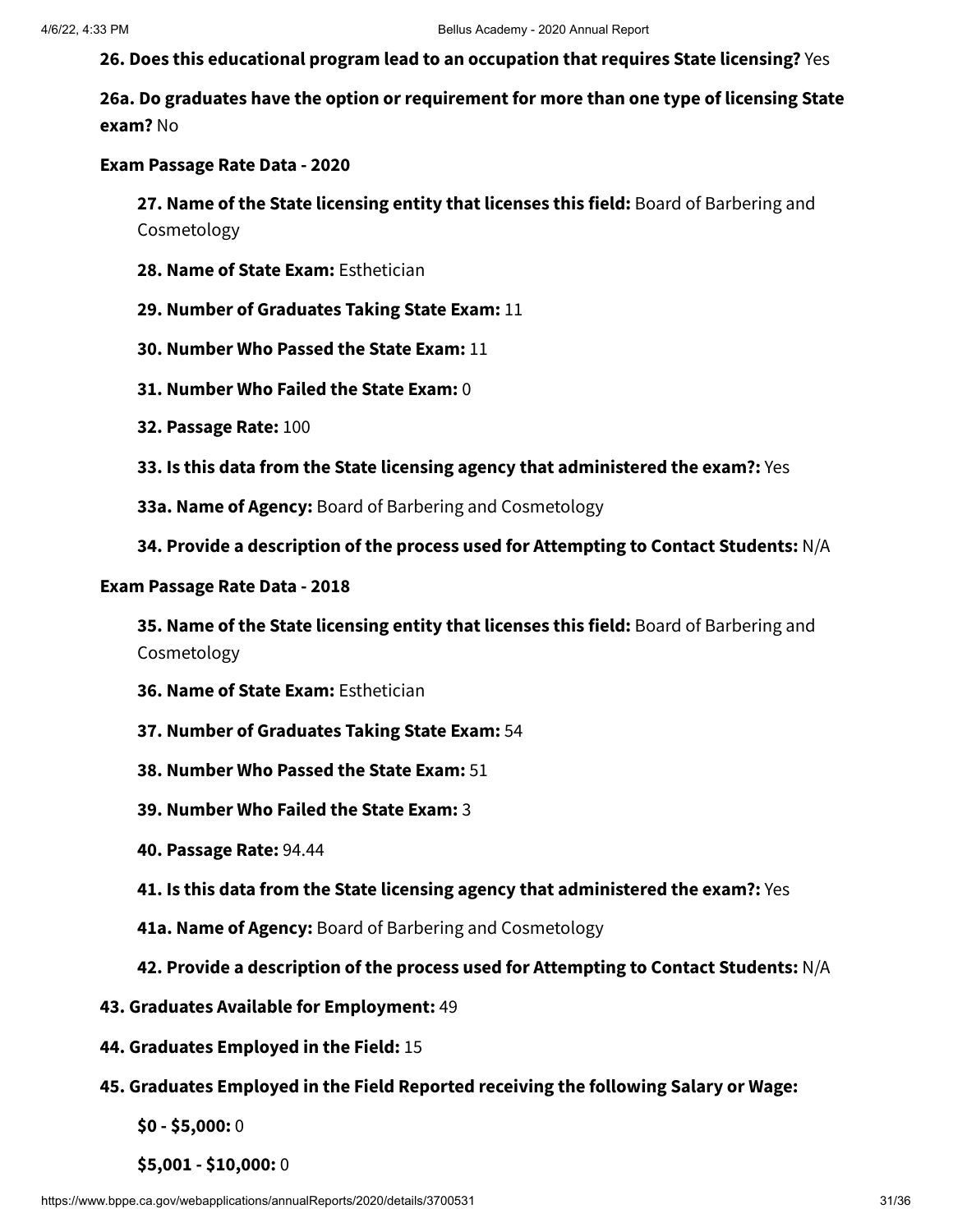- **\$10,001 - \$15,000:** 0
- **\$15,001 - \$20,000:** 0
- **\$20,001 - \$25,000:** 0
- **\$25,001 - \$30,000:** 0
- **\$30,001 - \$35,000:** 0
- **\$35,001 - \$40,000:** 0
- **\$40,001 - \$45,000:** 0
- **\$45,001 - \$50,000:** 0
- **\$50,001 - \$55,000:** 0
- **\$55,001 - \$60,000:** 0
- **\$60,001 - \$65,000:** 0
- **\$65,001 - \$70,000:** 0
- **\$70,001 - \$75,000:** 0
- **\$75,001 - \$80,000:** 0
- **\$80,001 - \$85,000:** 0
- **\$85,001 - \$90,000:** 0
- **\$90,001 - \$95,000:** 0
- **\$95,001 - \$100,000:** 0
- **Over \$100,000:** 0
- **1. Report Year:** 2020
- **2. Institution Code:** 3700531
- **3. Institution Name:** Bellus Academy
- **4. Name of Program:** Esthetics
- **5. Program Level:** Diploma/Certificate

**6. Select the Classification of Instructional Programs (CIP) Code that applies to this educational program:** Aesthetician/Esthetician and Skin Care Specialist.

**7. Select all Standard Occupational Classification (SOC) Codes that apply to this program:** 39- 5094 - Skincare Specialists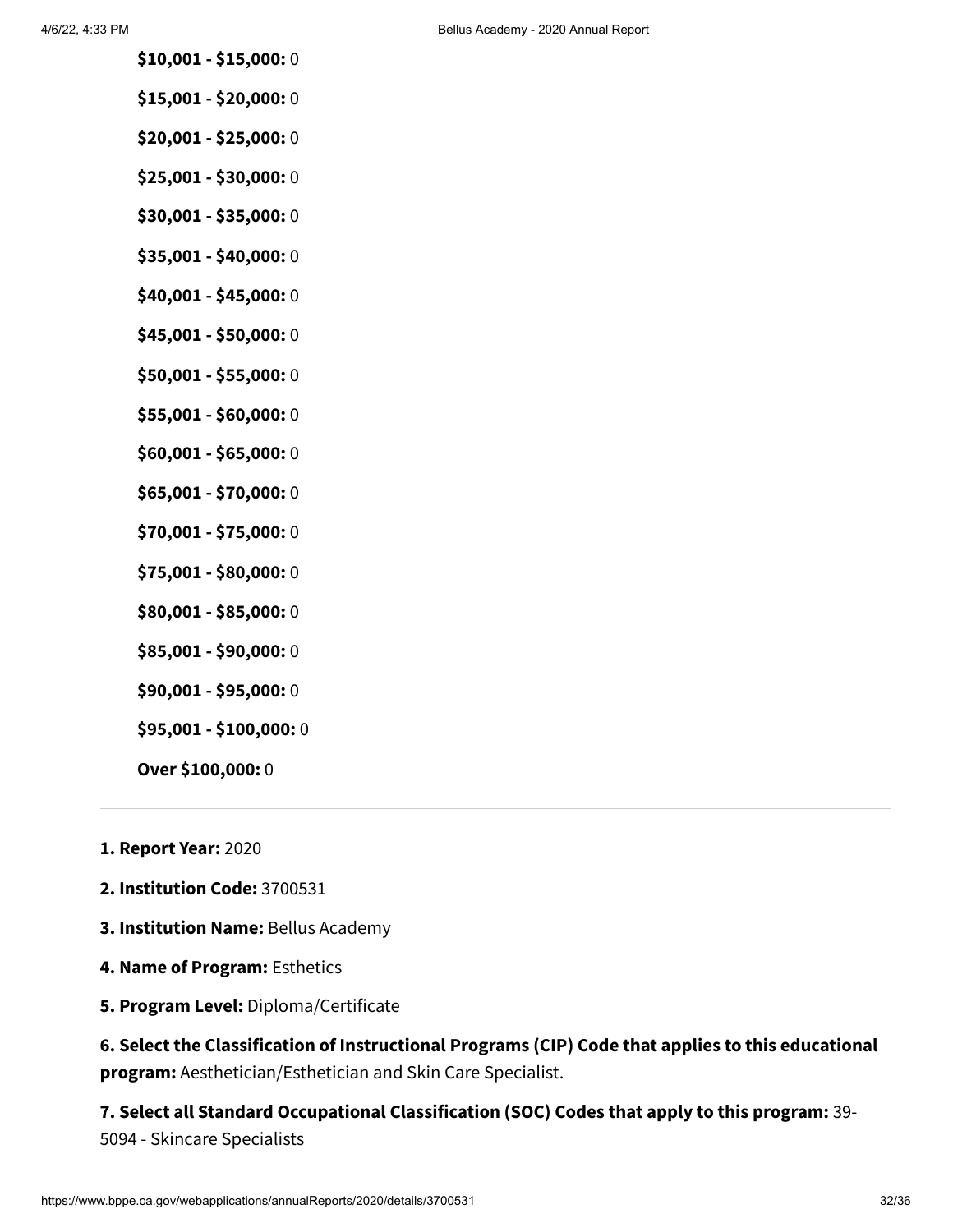**8. Number of Degrees, Diplomas or Certificates Awarded:** 52

**9. Total Charges for this Program:** \$10,633.00

**10. The percentage of enrolled students in the reporting year receiving federal student loans to pay for this program:** 67

**11. The percentage of graduates in the reporting year who took out federal student loans to pay for this program:** 76

- **12. Number of Students Who Began the Program:** 55
- **13. Number of Students Available for Graduation:** 55
- **14. Number of On-time Graduates:** 12
- **15. Completion Rate:** 21.82
- **16. 150% Graduates?:** N/A
- **17. 150% Completion Rate:** N/A

**18. Is the above data taken from the Integrated Postsecondary Education Data System (IPEDS) of the United States Department of Education?:** No

- **19. Graduates Available for Employment:** 52
- **20. Graduates Employed in the Field:** 15
- **21. Placement Rate:** 28.85
- **22. Graduates employed in the field**
	- **22a. 20 to 29 hours per week:** 0
	- **22b. at least 30 hours per week:** 15
- **23. Indicate the number of graduates employed**

**23a. In a single position in the field of study:** 15

**23b. In concurrent aggregated positions in the field of study (2 or more positions at the same time):** 0

**23c. Freelance/self-employed:** 4

**23d. By the institution or an employer owned by the institution, or an employer who shares ownership with the institution:** 0

**24. Does this "Program" lead to a certificate or degree related to one or more of the following allied health professionals that requires clinical training?:** No

**26. Does this educational program lead to an occupation that requires State licensing?** Yes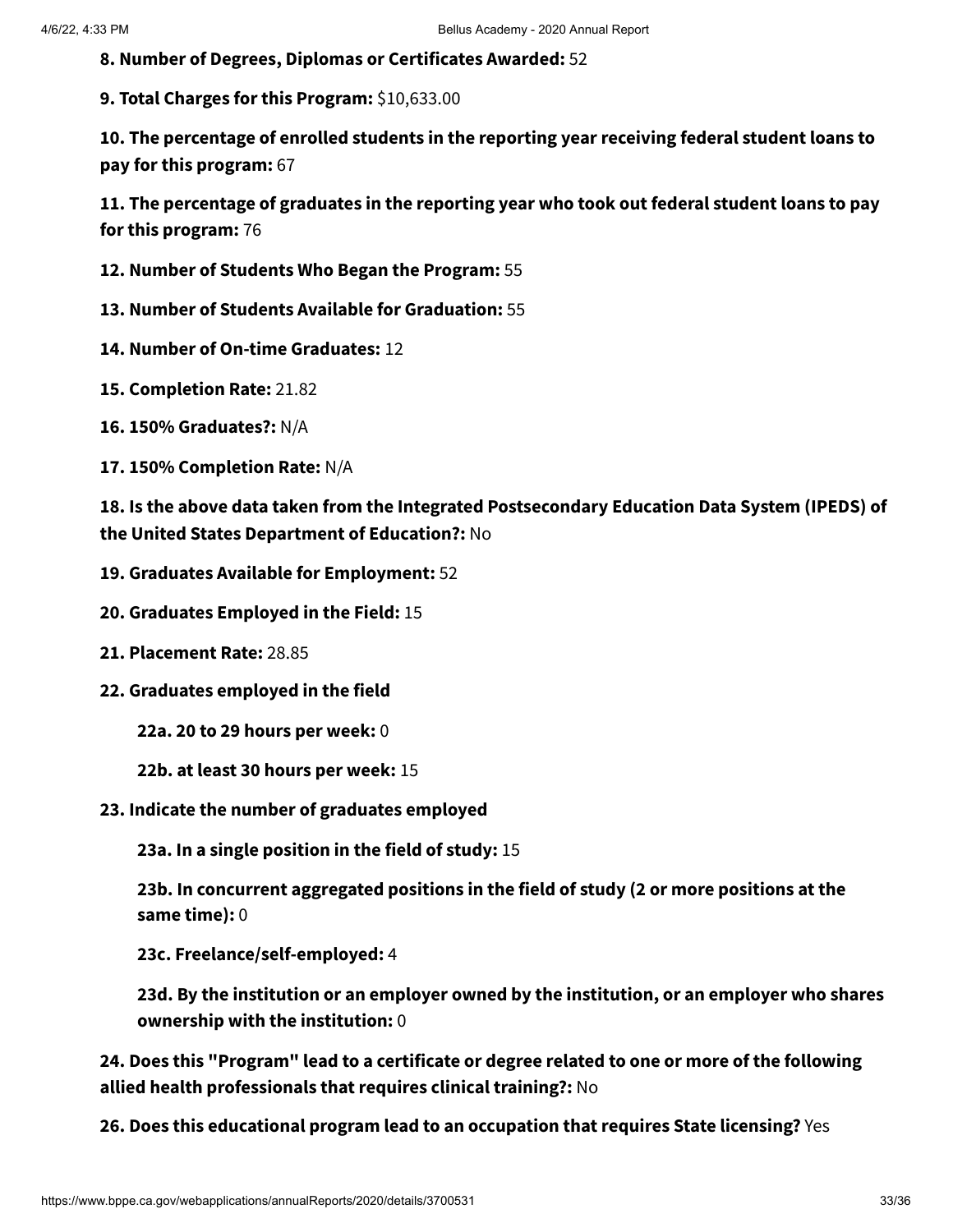**26a. Do graduates have the option or requirement for more than one type of licensing State exam?** No

#### **Exam Passage Rate Data - 2020**

**27. Name of the State licensing entity that licenses this field:** Board of Barbering and Cosmetology

- **28. Name of State Exam:** Esthetician
- **29. Number of Graduates Taking State Exam:** 17
- **30. Number Who Passed the State Exam:** 17
- **31. Number Who Failed the State Exam:** 0
- **32. Passage Rate:** 100
- **33. Is this data from the State licensing agency that administered the exam?:** Yes
- **33a. Name of Agency:** Board of Barbering and Cosmetology
- **34. Provide a description of the process used for Attempting to Contact Students:** N/A

### **Exam Passage Rate Data - 2018**

**35. Name of the State licensing entity that licenses this field:** Board of Barbering and Cosmetology

- **36. Name of State Exam:** Esthetician
- **37. Number of Graduates Taking State Exam:** 43
- **38. Number Who Passed the State Exam:** 43
- **39. Number Who Failed the State Exam:** 0
- **40. Passage Rate:** 100
- **41. Is this data from the State licensing agency that administered the exam?:** Yes
- **41a. Name of Agency:** Board of Barbering and Cosmetology
- **42. Provide a description of the process used for Attempting to Contact Students:** N/A
- **43. Graduates Available for Employment:** 52
- **44. Graduates Employed in the Field:** 15
- **45. Graduates Employed in the Field Reported receiving the following Salary or Wage:**

**\$0 - \$5,000:** 0

**\$5,001 - \$10,000:** 0

**\$10,001 - \$15,000:** 0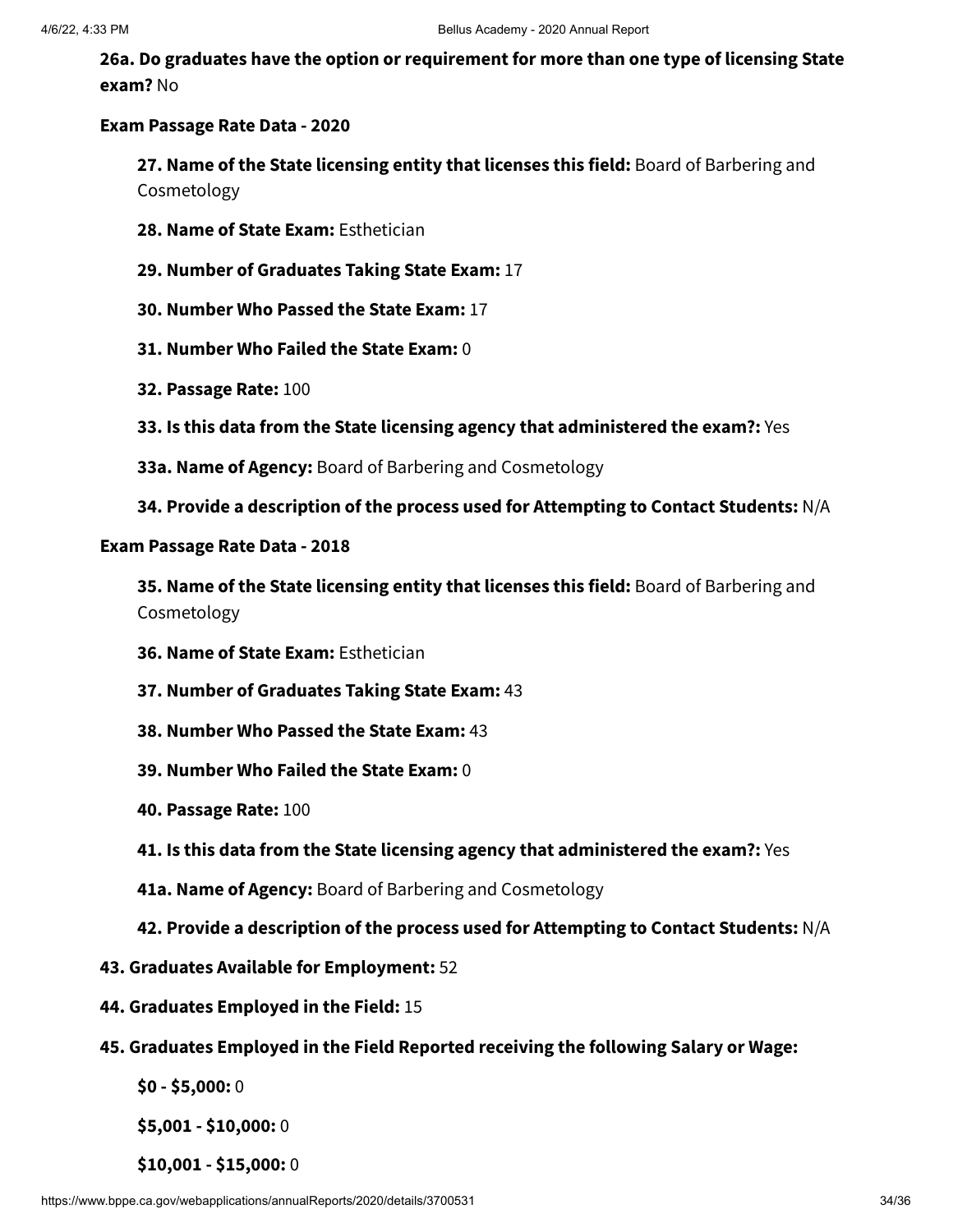- **\$15,001 - \$20,000:** 0
- **\$20,001 - \$25,000:** 0
- **\$25,001 - \$30,000:** 0
- **\$30,001 - \$35,000:** 0
- **\$35,001 - \$40,000:** 0
- **\$40,001 - \$45,000:** 0
- **\$45,001 - \$50,000:** 0
- **\$50,001 - \$55,000:** 0
- **\$55,001 - \$60,000:** 0
- **\$60,001 - \$65,000:** 0
- **\$65,001 - \$70,000:** 0
- **\$70,001 - \$75,000:** 0
- **\$75,001 - \$80,000:** 0
- **\$80,001 - \$85,000:** 0
- **\$85,001 - \$90,000:** 0
- **\$90,001 - \$95,000:** 0
- **\$95,001 - \$100,000:** 0
- **Over \$100,000:** 0

# Branch Data:

No Branch Data was inputted by this Institution.

## Satellite Data:

- **1. Report Year:** 2020
- **2. Institution Code:** 3700531
- **3. School Code:** 3700531
- **4. Institution Name:** Bellus Academy
- **5. Street Address (Physical Location):** 1055 Main Street
- **6. City:** El Cajon